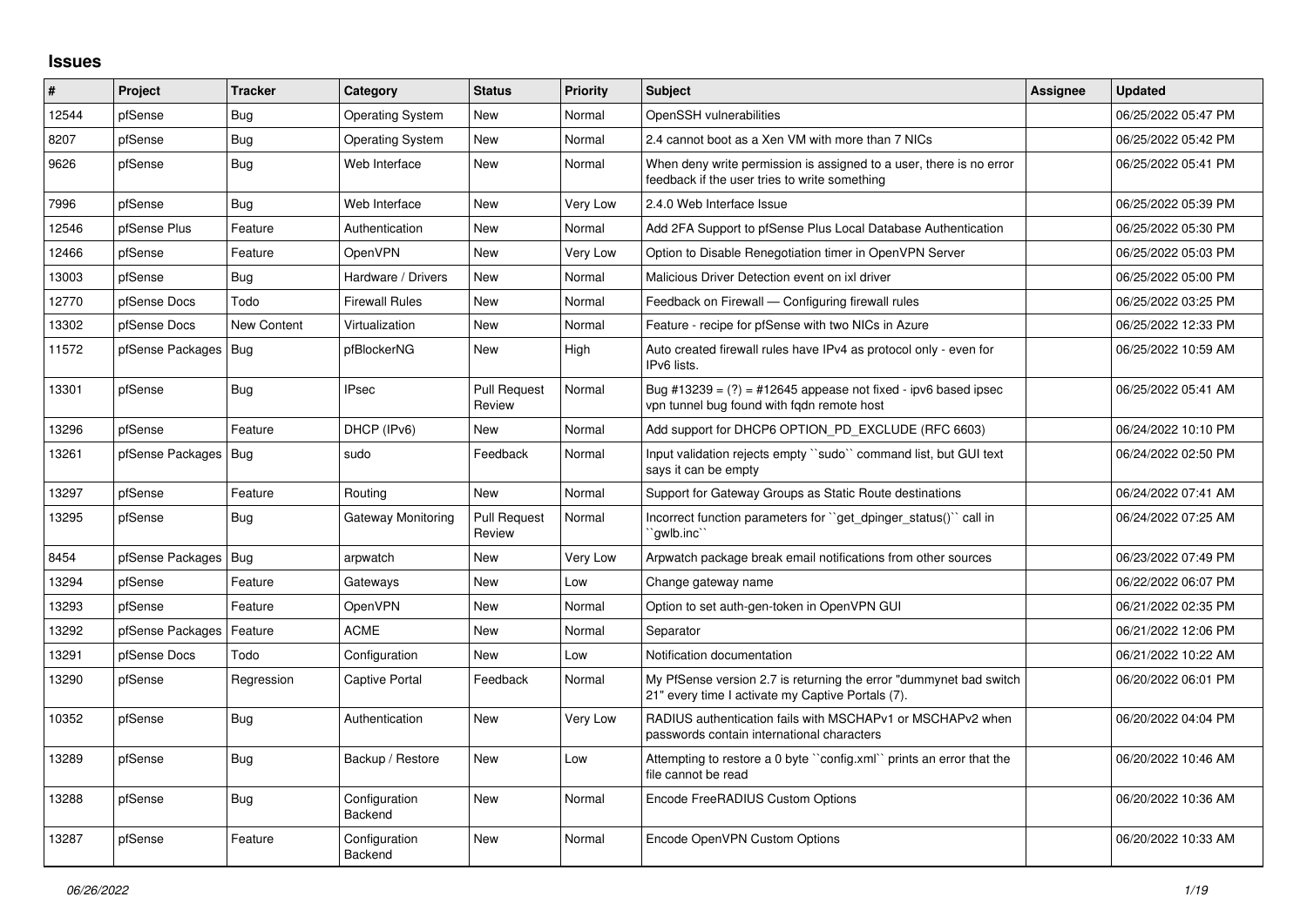| #     | Project                | <b>Tracker</b> | Category                 | <b>Status</b> | <b>Priority</b> | <b>Subject</b>                                                                                     | Assignee | <b>Updated</b>      |
|-------|------------------------|----------------|--------------------------|---------------|-----------------|----------------------------------------------------------------------------------------------------|----------|---------------------|
| 5413  | pfSense                | <b>Bug</b>     | <b>DNS Resolver</b>      | Confirmed     | High            | Incorrect Handling of Unbound Resolver [service restarts, cache<br>loss, DNS service interruption] |          | 06/19/2022 11:11 PM |
| 12947 | pfSense                | Bug            | DHCP (IPv6)              | New           | Normal          | DHCP6 client does not take any action if the interface IPv6 address<br>changes during renewal      |          | 06/19/2022 09:34 PM |
| 12982 | pfSense Packages   Bug |                | FreeRADIUS               | <b>New</b>    | Normal          | FreeRadius RadReply table entries missing from pf                                                  |          | 06/19/2022 05:38 PM |
| 13280 | pfSense                | Bug            | Unknown                  | New           | Normal          | Entries duplicated in /boot/loader.conf                                                            |          | 06/19/2022 11:11 AM |
| 13279 | pfSense                | Bug            | Interfaces               | New           | Normal          | DHCP config override affects Gateway installation.                                                 |          | 06/17/2022 07:25 AM |
| 13167 | pfSense                | <b>Bug</b>     | Dynamic DNS              | New           | Normal          | phpDynDNS: DigitalOcean ddns update fails (bad request, invalid<br>character '-' in request id)    |          | 06/16/2022 09:30 PM |
| 13277 | pfSense                | <b>Bug</b>     | <b>IGMP Proxy</b>        | New           | Normal          | IGMP Proxy webConfigurator Page Always Produces Error                                              |          | 06/16/2022 07:50 PM |
| 13276 | pfSense                | <b>Bug</b>     | <b>IGMP Proxy</b>        | New           | Normal          | IGMP Proxy Error Message for Logging Links to System Log<br>Instead of Routing Log                 |          | 06/16/2022 07:48 PM |
| 13154 | pfSense Packages   Bug |                | pfBlockerNG              | Confirmed     | Normal          | pfBlocker causing excessive CPU load                                                               |          | 06/14/2022 01:14 PM |
| 13273 | pfSense                | Bug            | DHCP (IPv4)              | New           | Normal          | dhclient can use conflicting recorded leases                                                       |          | 06/14/2022 11:07 AM |
| 13180 | pfSense Packages   Bug |                | pfBlockerNG              | New           | High            | High CPU Utilization with pfb_filterlsince PfBlockerNG update to<br>devel 3.1.0 4                  |          | 06/14/2022 08:00 AM |
| 13156 | pfSense Packages       | Regression     | pfBlockerNG              | <b>New</b>    | Normal          | pfBlockerNG IP block stats do not work                                                             |          | 06/13/2022 08:16 PM |
| 13270 | pfSense Docs           | New Content    | OpenVPN                  | New           | Normal          | OpenVPN client gateway is incorrect when the server does not push<br>routes                        |          | 06/13/2022 08:17 AM |
| 13268 | pfSense                | Todo           | Console Menu             | Ready To Test | Normal          | columns don't align nicely in console with medium-long interface<br>names                          |          | 06/12/2022 10:32 PM |
| 13267 | pfSense                | <b>Bug</b>     | OpenVPN                  | New           | Normal          | dpinger continues to run on OpenVPN gateway after OpenVPN<br>service is stopped.                   |          | 06/12/2022 02:49 PM |
| 13074 | pfSense Plus           | <b>Bug</b>     | Cryptographic<br>Modules | New           | Normal          | AES-GCM with SafeXcel on Netgate 2100 causes MBUF overload                                         |          | 06/12/2022 11:14 AM |
| 13252 | pfSense                | <b>Bug</b>     | Upgrade                  | <b>New</b>    | Normal          | reduce frequency of php-fpm socket connection attempts from<br>check reload status                 |          | 06/12/2022 11:11 AM |
| 13206 | pfSense Plus           | <b>Bug</b>     | Hardware / Drivers       | <b>New</b>    | Normal          | SG-3100 LED GPIO hangs                                                                             |          | 06/11/2022 07:01 PM |
| 13256 | pfSense                | Feature        | DHCP (IPv4)              | New           | Normal          | Better handling of duplicate IPs in static DHCP assignments                                        |          | 06/11/2022 04:51 PM |
| 13264 | pfSense                | Feature        | <b>IPsec</b>             | <b>New</b>    | Normal          | IPSec Phase2 select multiple PFS key groups                                                        |          | 06/10/2022 04:29 PM |
| 13263 | pfSense                | <b>Bug</b>     | DHCP (IPv4)              | New           | Low             | Deleting a static DHCP entry when the related IP is not in the arp<br>table spams the log          |          | 06/10/2022 11:18 AM |
| 10446 | pfSense                | Feature        | Rules / NAT              | New           | Very Low        | VIP address is not shown in firewall rules                                                         |          | 06/09/2022 02:07 PM |
| 13260 | pfSense                | Feature        | Authentication           | New           | Normal          | Add support for OpenVPN static-challenge                                                           |          | 06/09/2022 02:04 PM |
| 13254 | pfSense                | Bug            | <b>DNS Resolver</b>      | New           | Normal          | DNS resolver does not update "unbound.conf" file during link down<br>events                        |          | 06/08/2022 07:55 AM |
| 10436 | pfSense Packages   Bug |                | softflowd                | New           | Normal          | softflowd no longer sends flow data after upgrade (v0.9.9_1 -><br>v1.0.0)                          |          | 06/07/2022 12:25 AM |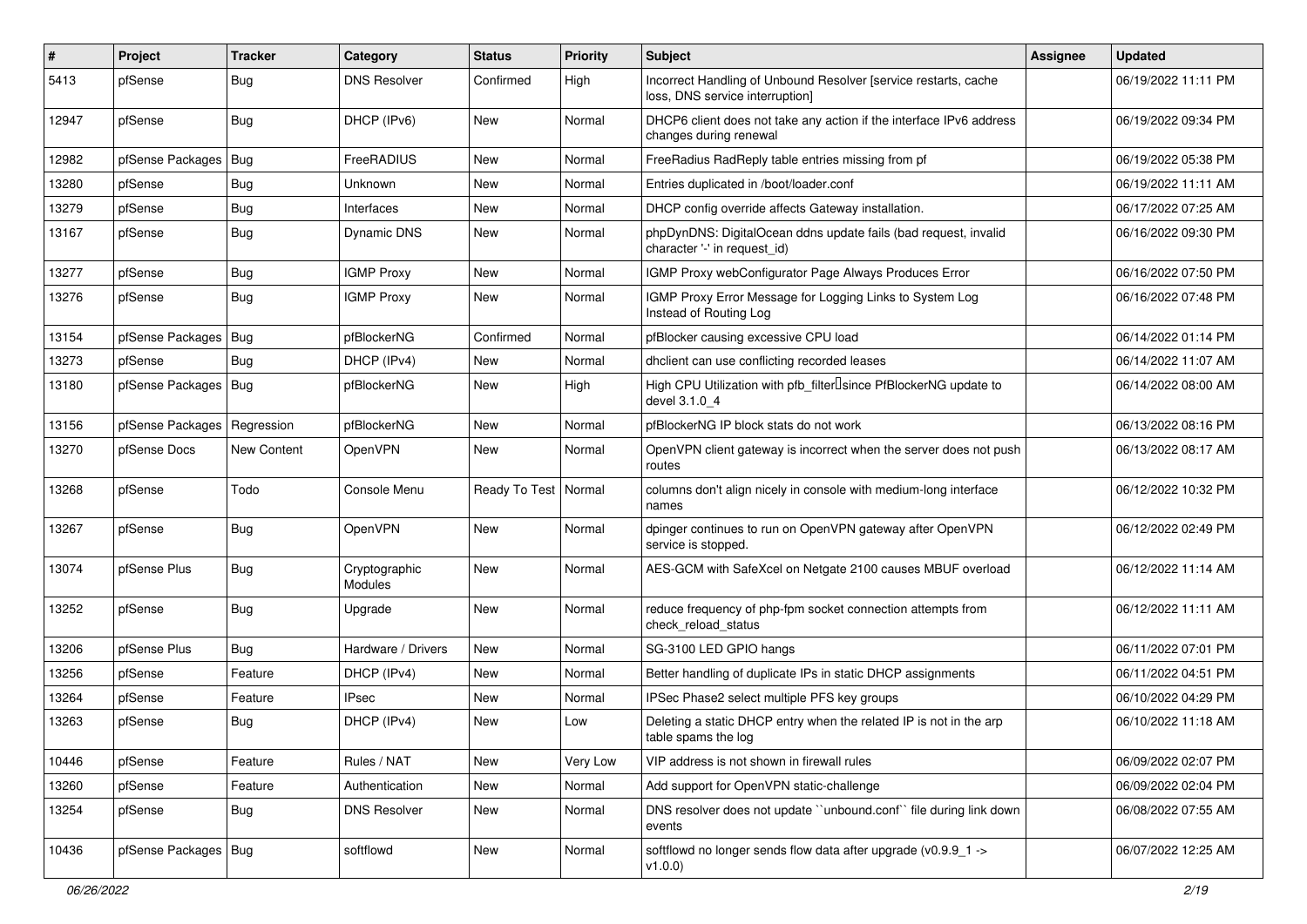| #     | <b>Project</b>   | <b>Tracker</b> | Category                        | <b>Status</b> | <b>Priority</b> | <b>Subject</b>                                                                                     | Assignee | <b>Updated</b>      |
|-------|------------------|----------------|---------------------------------|---------------|-----------------|----------------------------------------------------------------------------------------------------|----------|---------------------|
| 13253 | pfSense          | <b>Bug</b>     | DHCP (IPv6)                     | New           | Normal          | 'dhcp6c'' is not restarted when applying settings when multiple<br>WANs are configured for DHCP6   |          | 06/06/2022 02:58 PM |
| 12878 | pfSense          | Bug            | <b>Traffic Shaper</b><br>(ALTQ) | Incomplete    | Normal          | Traffic shaping by interface, route queue bandwidth inbound, out by<br>a large factor.             |          | 06/06/2022 07:03 AM |
| 13249 | pfSense          | Bug            | Console Menu                    | <b>New</b>    | Normal          | Running playback comands multiple times results in PHP error                                       |          | 06/06/2022 07:02 AM |
| 13248 | pfSense          | Regression     | DHCP (IPv6)                     | New           | Normal          | IPv6 Router Advertisements runs when config.xml does not contain<br>an entry for the interface     |          | 06/05/2022 07:44 PM |
| 13247 | pfSense Packages | Bug            | open-vm-tools                   | <b>New</b>    | Low             | Open-VM-Tools service actions do not work                                                          |          | 06/05/2022 07:09 PM |
| 13246 | pfSense Packages | Feature        | iperf                           | New           | Normal          | iperf3 service controls do not work                                                                |          | 06/05/2022 06:51 PM |
| 12974 | pfSense Plus     | <b>Bug</b>     | Installer                       | New           | Normal          | Typing anything into 1100/2100 recovery installer causes process to<br>stop                        |          | 06/05/2022 04:10 PM |
| 12821 | pfSense          | Regression     | Hardware / Drivers              | Confirmed     | Normal          | Intel e1000 driver (em & igb) cannot pass VLAN0 tagged packets                                     |          | 06/05/2022 08:23 AM |
| 13244 | pfSense          | Feature        | Web Interface                   | <b>New</b>    | Normal          | Add help text under Timezone settings in the GUI                                                   |          | 06/03/2022 01:00 PM |
| 13242 | pfSense          | Feature        | Gateway Monitoring              | New           | Normal          | Enhancements to static route creation/deletion for dpinger monitor<br>IPs                          |          | 06/03/2022 11:20 AM |
| 13076 | pfSense          | <b>Bug</b>     | <b>Gateway Monitoring</b>       | <b>New</b>    | Normal          | Marking a gateway as down does not affect IPsec entries using<br>gateway groups                    |          | 06/03/2022 10:32 AM |
| 12612 | pfSense          | <b>Bug</b>     | <b>DNS Resolver</b>             | <b>New</b>    | Normal          | DNS Resolver is restarted during every "rc.newwanip" event                                         |          | 06/03/2022 07:13 AM |
| 13240 | pfSense          | Bug            | Rules / NAT                     | New           | Normal          | Dynamic NPt entry UI has a couple quirks                                                           |          | 06/02/2022 09:32 PM |
| 12095 | pfSense          | <b>Bug</b>     | Authentication                  | <b>New</b>    | Normal          | Memory leak in pcscd                                                                               |          | 06/01/2022 01:01 PM |
| 13237 | pfSense          | <b>Bug</b>     | DHCP (IPv6)                     | New           | Normal          | dhcp6c script cannot be executed safely                                                            |          | 06/01/2022 11:20 AM |
| 13236 | pfSense Docs     | Todo           | Products                        | New           | Normal          | Document link speed limitations with igc and ix on 6100/4100                                       |          | 05/31/2022 05:53 PM |
| 13233 | pfSense Plus     | Bug            | OpenVPN                         | Feedback      | Normal          | OpenVPN DCO connection fails with Auth Digest Algorithm set to<br><b>SHA512</b>                    |          | 05/31/2022 03:39 PM |
| 10818 | pfSense Packages | Feature        | New Package<br>Request          | <b>New</b>    | Normal          | <b>UDP Broadcast Relay</b>                                                                         |          | 05/31/2022 02:13 AM |
| 12534 | pfSense Plus     | Feature        | Hardware / Drivers              | <b>New</b>    | Normal          | Generate a ISO Image for Remote Restore of pfSense Plus on the<br>XG-1537 and 1541 units with IPMI |          | 05/30/2022 10:28 AM |
| 12877 | pfSense          | <b>Bug</b>     | Dynamic DNS                     | Feedback      | Normal          | Cloudflare DynDNS fails to update more than two addresses                                          |          | 05/29/2022 06:56 PM |
| 8173  | pfSense          | Feature        | Interfaces                      | New           | Normal          | dhcp6c - RAW Options                                                                               |          | 05/29/2022 05:34 PM |
| 12875 | pfSense          | <b>Bug</b>     | Package System                  | New           | Normal          | Import zabbix-agent6 and zabbix-proxy6 from FreeBSD Ports                                          |          | 05/28/2022 06:50 PM |
| 12658 | pfSense Packages | Feature        | darkstat                        | New           | Normal          | Adding prometheus metrics to darkstat                                                              |          | 05/27/2022 09:44 PM |
| 13227 | pfSense          | Feature        | <b>IPsec</b>                    | New           | High            | Enable IPSec Virtual IP Pool assignment by Radius for Mobile<br>Users - SIMPLE FIX                 |          | 05/27/2022 10:15 AM |
| 13224 | pfSense          | Bug            | <b>Notifications</b>            | <b>New</b>    | Normal          | Email notification flood when UPS (NUT) and WAN send<br>notifications                              |          | 05/27/2022 01:58 AM |
| 13222 | pfSense          | <b>Bug</b>     | UPnP/NAT-PMP                    | New           | Normal          | CARP IP does not listen for NAT-PMP packets                                                        |          | 05/26/2022 02:28 PM |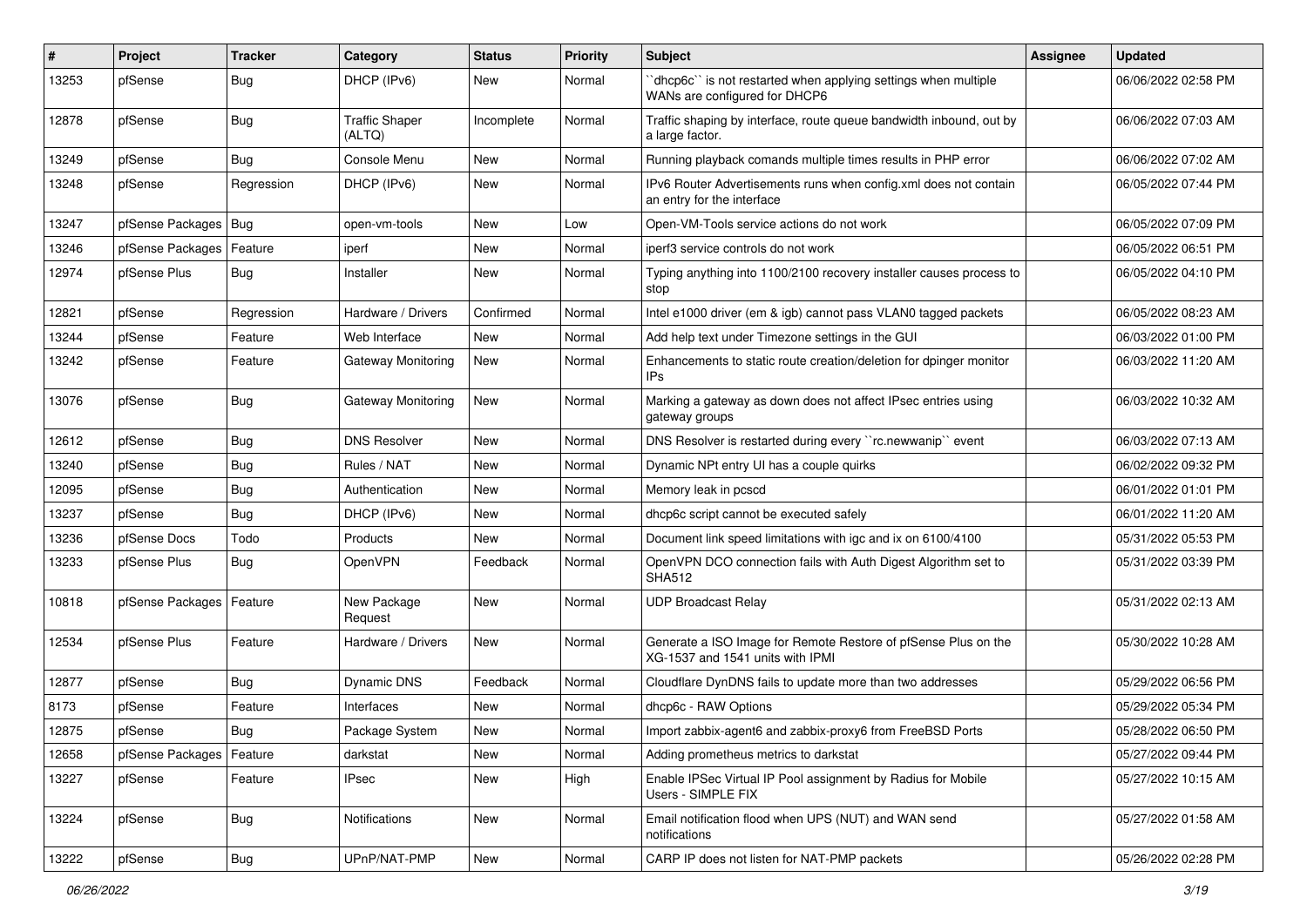| #     | Project                    | <b>Tracker</b> | Category              | <b>Status</b>                 | <b>Priority</b> | <b>Subject</b>                                                                                  | <b>Assignee</b> | <b>Updated</b>      |
|-------|----------------------------|----------------|-----------------------|-------------------------------|-----------------|-------------------------------------------------------------------------------------------------|-----------------|---------------------|
| 13220 | pfSense                    | Feature        | <b>Captive Portal</b> | New                           | Very Low        | Voucher per-roll bandwidth restrictions and traffic quotas                                      |                 | 05/26/2022 08:16 AM |
| 13219 | pfSense                    | Feature        | <b>Captive Portal</b> | New                           | Very Low        | Enable/Disable single voucher roll                                                              |                 | 05/26/2022 08:14 AM |
| 9536  | pfSense                    | Feature        | DHCP (IPv6)           | New                           | Normal          | Support dynamic prefix in DHCPv6 Server                                                         |                 | 05/25/2022 04:27 AM |
| 12796 | pfSense                    | Bug            | Upgrade               | Confirmed                     | Normal          | 2.5.2 -> 2.6.0 upgrade segfaults if certain packages are installed.                             |                 | 05/24/2022 07:43 AM |
| 13207 | pfSense Packages           | Feature        | pfBlockerNG           | New                           | Normal          | The feed column on the Alerts page is confusing                                                 |                 | 05/24/2022 04:56 AM |
| 13202 | pfSense Packages   Bug     |                | pfBlockerNG           | New                           | Normal          | Missing Protocols on IP Feed Groups Advanced Inbound/Outbound<br><b>Firewall Rule settings</b>  |                 | 05/23/2022 08:58 AM |
| 13201 | pfSense Packages           | Feature        | pfBlockerNG           | <b>New</b>                    | Normal          | Add FireHol Security IP Feeds                                                                   |                 | 05/23/2022 06:34 AM |
| 13200 | pfSense Packages   Feature |                | pfBlockerNG           | <b>New</b>                    | Normal          | Custom DNS Servers for Alert settings                                                           |                 | 05/23/2022 06:16 AM |
| 13196 | pfSense Packages           | Feature        | pfBlockerNG           | New                           | Normal          | remove NoVirusThanks feed                                                                       |                 | 05/23/2022 06:05 AM |
| 13198 | pfSense Packages           | Feature        | pfBlockerNG           | New                           | Normal          | Dark Theme Styling issues - Alerts White bar                                                    |                 | 05/23/2022 06:05 AM |
| 13199 | pfSense Packages           | Feature        | pfBlockerNG           | <b>New</b>                    | Normal          | Feed groups should not have the first listing in the group bar                                  |                 | 05/23/2022 06:03 AM |
| 13197 | pfSense Packages   Feature |                | pfBlockerNG           | New                           | Normal          | Put a Single donation link and a proper patreon lin in the pfBlocker<br>Support Banner / Widget |                 | 05/23/2022 05:35 AM |
| 13195 | pfSense Packages           | Feature        | pfBlockerNG           | New                           | Normal          | Dedicated website for Feed mangement - Community Driven                                         |                 | 05/23/2022 05:22 AM |
| 13194 | pfSense Packages           | Bug            | pfBlockerNG           | <b>New</b>                    | Normal          | Remove dead Malc0de feed                                                                        |                 | 05/23/2022 05:16 AM |
| 13187 | pfSense                    | Documentation  | Upgrade               | New                           | Normal          | Azure Frequently asked questions                                                                |                 | 05/20/2022 06:52 AM |
| 12768 | pfSense                    | Feature        | Upgrade               | New                           | Normal          | pfSense-repo: Make sure default config file exists                                              |                 | 05/17/2022 02:32 PM |
| 12737 | pfSense                    | <b>Bug</b>     | Certificates          | <b>New</b>                    | Normal          | CApath is not defined by default in curl                                                        |                 | 05/17/2022 02:30 PM |
| 12632 | pfSense                    | Bug            | Gateways              | <b>New</b>                    | High            | Assigning a /30 WAN IP address at the console does not save the<br>gateway correctly            |                 | 05/17/2022 02:28 PM |
| 12464 | pfSense                    | <b>Bug</b>     | Logging               | <b>Pull Request</b><br>Review | Normal          | Syslog Auth messages are sent as Emergency Level                                                |                 | 05/17/2022 02:20 PM |
| 12757 | pfSense                    | Bug            | Diagnostics           | <b>Pull Request</b><br>Review | Very Low        | Clean up /etc/inc/filter.inc use of pfctl -F                                                    |                 | 05/17/2022 02:18 PM |
| 13124 | pfSense                    | Feature        | Web Interface         | <b>Pull Request</b><br>Review | Normal          | Option to wait for interface selection before displaying firewall rules                         |                 | 05/17/2022 02:15 PM |
| 13179 | pfSense Packages           | Feature        | pfBlockerNG           | New                           | High            | Search based on CIDR                                                                            |                 | 05/17/2022 09:45 AM |
| 13168 | pfSense                    | Feature        | Dashboard             | New                           | Low             | Multiple Dashboard views for a single user                                                      |                 | 05/16/2022 07:53 AM |
| 9295  | pfSense                    | <b>Bug</b>     | <b>PPPoE Server</b>   | New                           | Very High       | IPv6 PD does not work with PPPOE (Server & Client)                                              |                 | 05/15/2022 10:53 AM |
| 13165 | pfSense                    | Feature        | Dashboard             | <b>Pull Request</b><br>Review | Normal          | Feat: live update for Services dashboard widget                                                 |                 | 05/15/2022 01:48 AM |
| 13158 | pfSense                    | Bug            | Web Interface         | New                           | Normal          | Input validation error when applying limiter changes                                            |                 | 05/14/2022 05:32 PM |
| 13159 | pfSense                    | Todo           | Web Interface         | New                           | Very Low        | Decrease distance between img-buttons in webGUI to eliminate<br>mistake entry                   |                 | 05/14/2022 06:52 AM |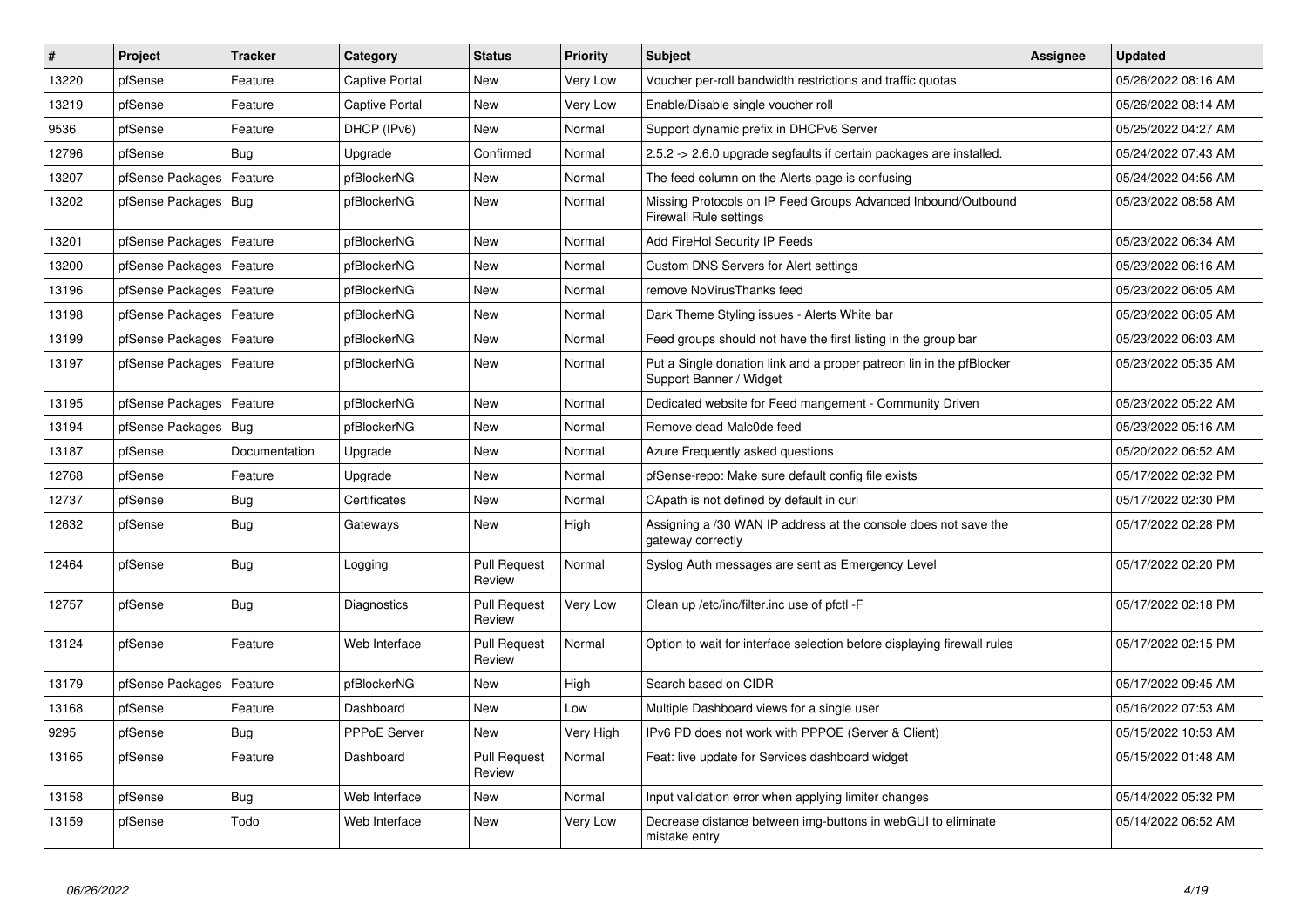| #     | <b>Project</b>             | <b>Tracker</b>     | Category                            | <b>Status</b>                 | <b>Priority</b> | <b>Subject</b>                                                                                                                      | Assignee | <b>Updated</b>      |
|-------|----------------------------|--------------------|-------------------------------------|-------------------------------|-----------------|-------------------------------------------------------------------------------------------------------------------------------------|----------|---------------------|
| 13161 | pfSense                    | Feature            | Web Interface                       | New                           | Very Low        | FLASH PORT'S LED button, to help quickly find port that need to be<br>connected to patch&cable                                      |          | 05/14/2022 06:35 AM |
| 13160 | pfSense Packages           | Feature            | Status Monitoring                   | <b>Pull Request</b><br>Review | Normal          | Option to sort monitoring graph views                                                                                               |          | 05/13/2022 12:06 PM |
| 9024  | pfSense                    | Bug                | <b>Traffic Shaper</b><br>(Limiters) | Feedback                      | Normal          | Ping packet loss under load when using limiters                                                                                     |          | 05/12/2022 11:55 AM |
| 12960 | pfSense                    | Bug                | Installer                           | New                           | Normal          | VGA installer image defaults to serial console, serial console is<br>default in GUI settings                                        |          | 05/10/2022 03:19 PM |
| 9887  | pfSense                    | <b>Bug</b>         | Rules / NAT                         | New                           | Low             | Rule separator positions change when deleting multiple rules                                                                        |          | 05/10/2022 03:11 PM |
| 13144 | pfSense                    | Bug                | Rules / NAT                         | New                           | Very Low        | Firewall rule entries can get out of sync when entries are deleted<br>while other administrators are editing entries simultaneously |          | 05/10/2022 07:26 AM |
| 13141 | pfSense Packages           | Bug                | squidguard                          | New                           | Normal          | wrong page squidguard block                                                                                                         |          | 05/09/2022 05:33 PM |
| 12597 | pfSense Docs               | <b>New Content</b> | Hardware                            | <b>New</b>                    | Normal          | How to reset IPMI settings and password for Netgate appliances                                                                      |          | 05/07/2022 12:33 PM |
| 13138 | pfSense Packages           | Feature            | pfBlockerNG                         | New                           | Normal          | DNS over HTTPS/TLS Blocking should be removed from<br>SafeSearch                                                                    |          | 05/07/2022 02:52 AM |
| 13137 | pfSense Packages           | Feature            | pfBlockerNG                         | <b>New</b>                    | Normal          | ckuethe/doh-blocklist.txt add to DoH feeds                                                                                          |          | 05/07/2022 02:39 AM |
| 13136 | pfSense Packages           | Feature            | pfBlockerNG                         | New                           | Normal          | Add crypt0rr DNS-over-HTTPS (DOH) provider list feeds                                                                               |          | 05/07/2022 02:27 AM |
| 13063 | pfSense Packages   Feature |                    | Cellular                            | <b>Pull Request</b><br>Review | Normal          | Cellular package shall support more modems and NMEA port                                                                            |          | 05/06/2022 02:38 PM |
| 13053 | pfSense Packages   Bug     |                    | <b>ACME</b>                         | New                           | Normal          | LoopiaAPI error handling                                                                                                            |          | 05/05/2022 10:58 AM |
| 13128 | pfSense Packages           | <b>Bug</b>         | Zabbix                              | New                           | Normal          | Zabbix Agent 6: HA Server Setup                                                                                                     |          | 05/05/2022 01:55 AM |
| 13110 | pfSense                    | <b>Bug</b>         | CARP                                | New                           | Very Low        | changing CARP VIP address does not update outbound NAT<br>interface IP                                                              |          | 05/03/2022 02:52 PM |
| 12747 | pfSense                    | <b>Bug</b>         | Logging                             | <b>New</b>                    | Normal          | System log is filled by sshguard                                                                                                    |          | 05/03/2022 03:08 AM |
| 13098 | pfSense Packages           | Bug                | haproxy                             | Feedback                      | Low             | HAProxy Virtual IP broken link under Frontend setup                                                                                 |          | 04/27/2022 08:35 AM |
| 4500  | pfSense                    | <b>Bug</b>         | UPnP/NAT-PMP                        | Confirmed                     | Normal          | Some miniupnp port mappings are not displayed in the Status page                                                                    |          | 04/25/2022 12:49 PM |
| 13091 | pfSense                    | Feature            | <b>OpenVPN</b>                      | New                           | Normal          | RFE: Ability to specify the order of OpenVPN Authentication servers                                                                 |          | 04/22/2022 04:30 PM |
| 13087 | pfSense                    | <b>Bug</b>         | OpenVPN                             | New                           | Normal          | OpenVPN Server: hide WINS servers list when netbios option is<br>unchecked while WINS servers is checked                            |          | 04/22/2022 10:29 AM |
| 12073 | pfSense Packages   Bug     |                    | NET-SNMP                            | Feedback                      | Normal          | netsnmptrapd.conf syntax is wrong                                                                                                   |          | 04/21/2022 12:40 PM |
| 12330 | pfSense Packages   Bug     |                    | pfBlockerNG                         | Feedback                      | Normal          | pfBlockerNG devel creating invalid NAT rules on boot                                                                                |          | 04/21/2022 12:40 PM |
| 12114 | pfSense Packages   Bug     |                    | syslog-ng                           | Feedback                      | Normal          | syslog-ng only binds to the last specified interface                                                                                |          | 04/21/2022 12:40 PM |
| 10445 | pfSense Packages   Bug     |                    | <b>BIND</b>                         | Feedback                      | Normal          | BIND crashed when added RPZ. rpz is not a master or slave zone.                                                                     |          | 04/21/2022 12:40 PM |
| 10796 | pfSense Packages   Feature |                    | Cellular                            | Feedback                      | Normal          | Huawei ME909u-521 support                                                                                                           |          | 04/21/2022 12:40 PM |
| 10936 | pfSense Packages   Bug     |                    | haproxy                             | Feedback                      | Normal          | both haproxy/haproxy-devel non-existent option lb-agent-chk                                                                         |          | 04/21/2022 12:40 PM |
| 11185 | pfSense Packages   Bug     |                    | ntop                                | Feedback                      | Normal          | Redis service stopping before NtopNg                                                                                                |          | 04/21/2022 12:40 PM |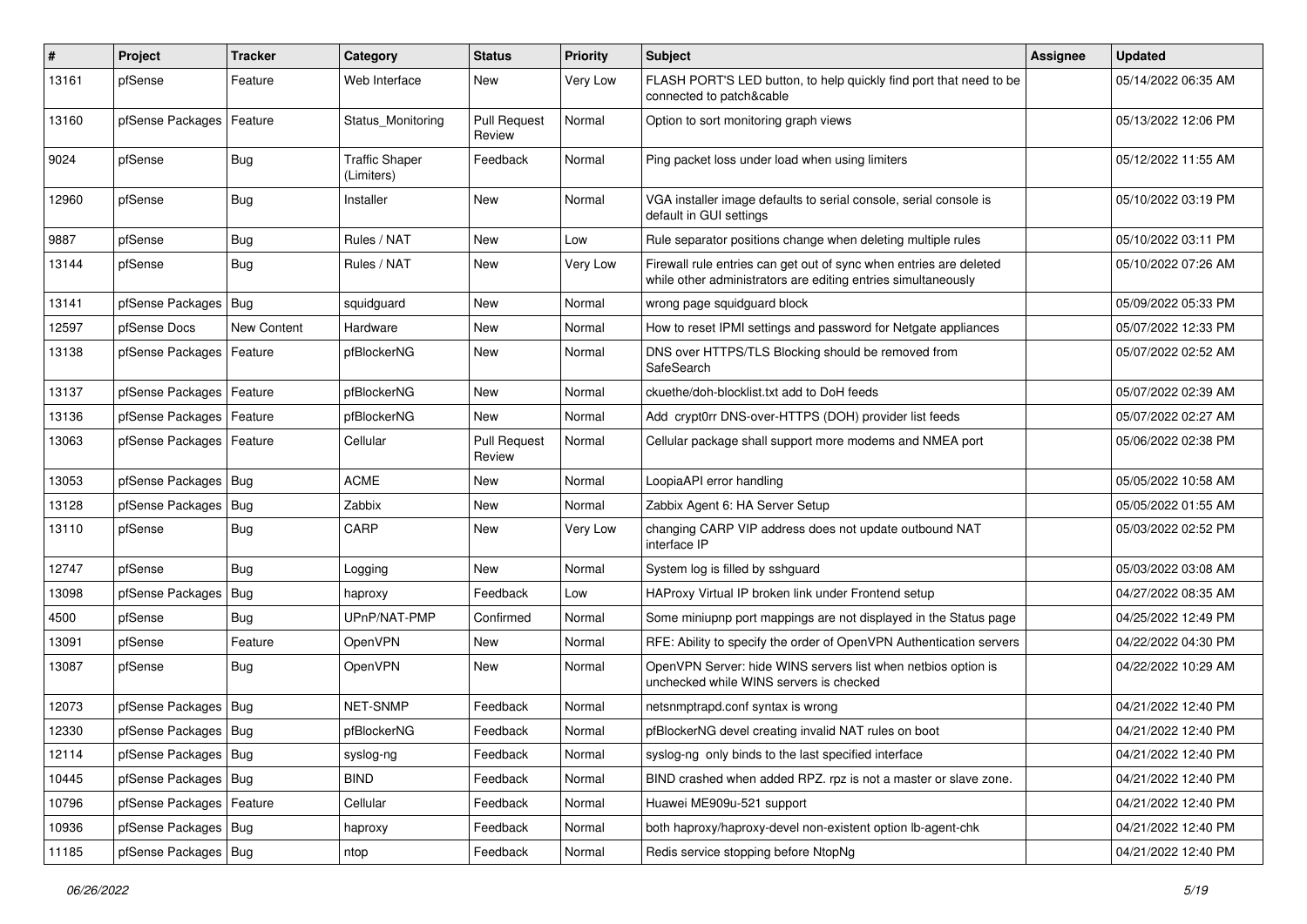| #     | Project                | <b>Tracker</b> | Category                     | <b>Status</b> | <b>Priority</b> | <b>Subject</b>                                                                                  | <b>Assignee</b> | <b>Updated</b>      |
|-------|------------------------|----------------|------------------------------|---------------|-----------------|-------------------------------------------------------------------------------------------------|-----------------|---------------------|
| 10692 | pfSense Packages       | Bug            | <b>PIMD</b>                  | Feedback      | Normal          | PIMD starts twice at boot                                                                       |                 | 04/21/2022 12:40 PM |
| 11434 | pfSense Packages       | Bug            | squidguard                   | Feedback      | Normal          | SquidGuard over 1.16.18 11                                                                      |                 | 04/21/2022 12:40 PM |
| 10393 | pfSense Packages       | <b>Bug</b>     | syslog-ng                    | Feedback      | Normal          | Syslog-ng TLS support is broken                                                                 |                 | 04/21/2022 12:40 PM |
| 10330 | pfSense Packages   Bug |                | <b>BIND</b>                  | Feedback      | Normal          | BIND zone configuration displays wrong DS resource record with<br>inline DNSSEC signing enabled |                 | 04/21/2022 12:40 PM |
| 9916  | pfSense Packages       | Feature        | <b>BIND</b>                  | Feedback      | Normal          | Check allow-transfer in custom option when the zone is slave                                    |                 | 04/21/2022 12:40 PM |
| 7039  | pfSense Packages   Bug |                | haproxy                      | Feedback      | Normal          | HAProxy backend configuration does not handle intermediate CAs<br>properly                      |                 | 04/21/2022 12:40 PM |
| 9762  | pfSense Packages       | Feature        | Squid                        | Feedback      | Normal          | Squid Reverse Proxy Change redir domain(s) to use regex                                         |                 | 04/21/2022 12:40 PM |
| 7797  | pfSense Packages       | Bug            | Squid                        | Feedback      | Normal          | Squid Reverse Proxy alternating between destinations                                            |                 | 04/21/2022 12:40 PM |
| 11970 | pfSense Packages       | <b>Bug</b>     | Coreboot                     | New           | Normal          | Netgate Firmware Upgrade Doesn't Work on XG-2758                                                |                 | 04/21/2022 12:39 PM |
| 10690 | pfSense                | <b>Bug</b>     | Installer                    | <b>New</b>    | Low             | Not possible to make UFS install on ZFS formatted drive                                         |                 | 04/21/2022 12:39 PM |
| 11398 | pfSense Packages       | Bug            | pfBlockerNG                  | New           | Normal          | pfBlocker upgrade hangs forever                                                                 |                 | 04/21/2022 12:39 PM |
| 10909 | pfSense Packages       | Feature        | <b>PIMD</b>                  | <b>New</b>    | Normal          | #define MAXVIFS 32 to 64                                                                        |                 | 04/21/2022 12:39 PM |
| 10530 | pfSense                | Bug            | Upgrade                      | New           | Normal          | Convert config version to be based on product version                                           |                 | 04/21/2022 12:39 PM |
| 10544 | pfSense                | Bug            | User Manager /<br>Privileges | New           | Normal          | It's not possible to add a user to group operator using the gui                                 |                 | 04/21/2022 12:39 PM |
| 9165  | pfSense                | Feature        | Authentication               | <b>New</b>    | Normal          | only IPs can be added to sshguard whitelist                                                     |                 | 04/21/2022 12:39 PM |
| 9136  | pfSense                | Bug            | DHCP (IPv6)                  | New           | High            | IPv6 Tracking Interfaces Lose IPv6 Address in Certain Cases                                     |                 | 04/21/2022 12:39 PM |
| 10297 | pfSense Packages       | Feature        | FreeRADIUS                   | Assigned      | Normal          | IPv6 user attributes                                                                            |                 | 04/21/2022 12:39 PM |
| 8264  | pfSense Packages       | <b>Bug</b>     | FreeRADIUS                   | <b>New</b>    | Normal          | Radiusd restart on WAN change results in freeradius not running<br>(and possible solution)      |                 | 04/21/2022 12:39 PM |
| 9384  | pfSense                | <b>Bug</b>     | Interfaces                   | Confirmed     | Normal          | devd putting "\$" before variable contents when using single quotes                             |                 | 04/21/2022 12:39 PM |
| 10502 | pfSense Packages       | <b>Bug</b>     | <b>Ildpd</b>                 | In Progress   | Normal          | LLDP spamming errors on Netgate XG-7100                                                         |                 | 04/21/2022 12:39 PM |
| 8313  | pfSense                | Bug            | Notifications                | New           | Normal          | STARTTLS auto detection not working                                                             |                 | 04/21/2022 12:39 PM |
| 9544  | pfSense                | Feature        | Routing                      | New           | Normal          | Enable RADIX_MPATH                                                                              |                 | 04/21/2022 12:39 PM |
| 10513 | pfSense                | <b>Bug</b>     | Rules / NAT                  | New           | Normal          | State issues with policy routing and HA failover                                                |                 | 04/21/2022 12:39 PM |
| 10464 | pfSense                | Todo           | Upgrade                      | New           | Low             | Disallow package updates when a system update is available                                      |                 | 04/21/2022 12:39 PM |
| 7138  | pfSense                | Bug            | DHCP (IPv6)                  | Assigned      | Normal          | Pfsense wide dhcpv6 client doesn't recognise ifid statement                                     |                 | 04/21/2022 12:39 PM |
| 6823  | pfSense                | <b>Bug</b>     | Interfaces                   | New           | Normal          | No connectivity after changing link state to UP                                                 |                 | 04/21/2022 12:39 PM |
| 1337  | pfSense                | Feature        | Interfaces                   | Assigned      | Normal          | VLANs with different MAC address than parent interface                                          |                 | 04/21/2022 12:39 PM |
| 946   | pfSense                | Feature        | <b>IPsec</b>                 | New           | Normal          | Allow aliases to be used to define IPsec phase 2 networks                                       |                 | 04/21/2022 12:39 PM |
| 790   | pfSense                | Feature        | <b>Operating System</b>      | New           | Normal          | Advanced options for dnsclient (resolv.conf)                                                    |                 | 04/21/2022 12:39 PM |
| 5510  | pfSense                | Feature        | Package System               | New           | Normal          | Need a simple way to enable/disable package-installed services                                  |                 | 04/21/2022 12:39 PM |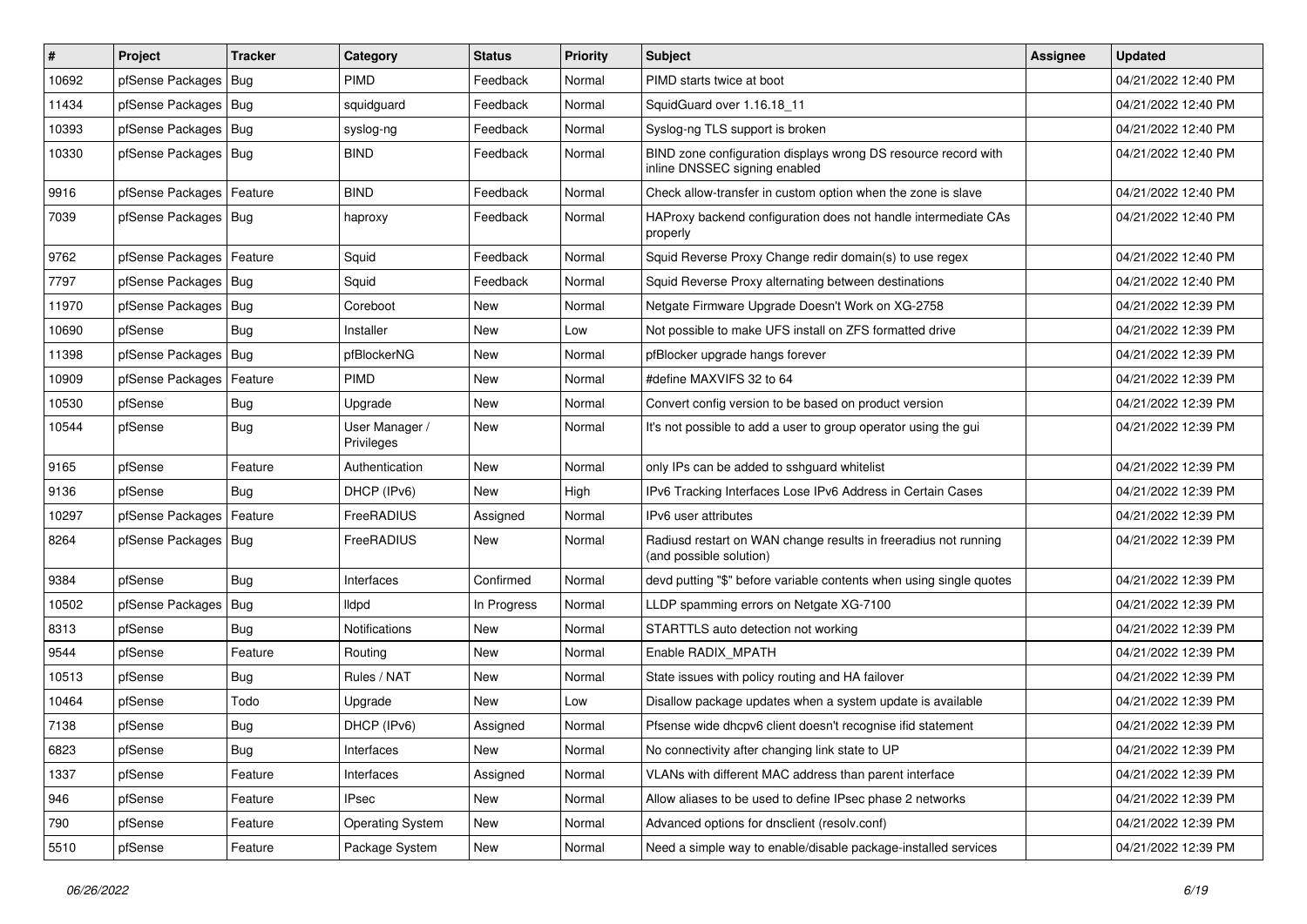| $\sharp$ | Project                | <b>Tracker</b> | Category                        | <b>Status</b>                 | <b>Priority</b> | <b>Subject</b>                                                                                              | <b>Assignee</b> | <b>Updated</b>      |
|----------|------------------------|----------------|---------------------------------|-------------------------------|-----------------|-------------------------------------------------------------------------------------------------------------|-----------------|---------------------|
| 6186     | pfSense                | <b>Bug</b>     | Services                        | <b>New</b>                    | Normal          | race conditions in service startup                                                                          |                 | 04/21/2022 12:39 PM |
| 5074     | pfSense                | Feature        | Upgrade                         | New                           | Normal          | Standard release notes URLs to facilitate GUI viewing before<br>upgrade                                     |                 | 04/21/2022 12:39 PM |
| 4154     | pfSense                | <b>Bug</b>     | User Manager /<br>Privileges    | Confirmed                     | Normal          | RADIUS authentication not working over IPv6                                                                 |                 | 04/21/2022 12:39 PM |
| 5786     | pfSense                | Bug            | Web Interface                   | <b>New</b>                    | Normal          | Check WebConfigurator port for conflicts                                                                    |                 | 04/21/2022 12:39 PM |
| 12183    | pfSense                | Regression     | Interfaces                      | <b>New</b>                    | Low             | Changing MAC address for PPP parent interface stopped working                                               |                 | 04/20/2022 04:16 PM |
| 10426    | pfSense Packages       | Bug            | Filer                           | Feedback                      | Normal          | Filer must validate that File name is uniq                                                                  |                 | 04/20/2022 11:02 AM |
| 13072    | pfSense                | Feature        | <b>Traffic Shaper</b><br>(ALTQ) | <b>Pull Request</b><br>Review | Very Low        | Matching background/font colors of queue values with dark theme.                                            |                 | 04/19/2022 07:32 AM |
| 13073    | pfSense Packages   Bug |                | Squid                           | <b>New</b>                    | Normal          | ClamAV - clamd dies with high CPU load and thus the C-ICAP of<br>squid-reverse proxy causes http:500 errors |                 | 04/19/2022 05:38 AM |
| 13068    | pfSense                | Bug            | Aliases / Tables                | New                           | Normal          | Error loading rules when URL Table IPs content is empty                                                     |                 | 04/17/2022 09:07 PM |
| 13067    | pfSense                | <b>Bug</b>     | <b>FilterDNS</b>                | New                           | Normal          | filterdns resolve interval is twice the intended value                                                      |                 | 04/17/2022 07:45 PM |
| 2358     | pfSense                | Feature        | Rules / NAT                     | New                           | Normal          | NAT64 Support                                                                                               |                 | 04/16/2022 06:52 PM |
| 12338    | pfSense Packages       | <b>Bug</b>     | <b>RRD Summary</b>              | New                           | Normal          | RRD Summary does not report data on 3100                                                                    |                 | 04/15/2022 02:54 PM |
| 13058    | pfSense                | Todo           | Rules / NAT                     | <b>New</b>                    | Normal          | Add static routes and directly connected networks back to policy<br>route negation rules                    |                 | 04/13/2022 08:05 AM |
| 13051    | pfSense                | Bug            | <b>Traffic Shaper</b><br>(ALTQ) | <b>New</b>                    | Normal          | Firewall traffic shaper by interface selection unknow                                                       |                 | 04/12/2022 07:03 AM |
| 12522    | pfSense                | Feature        | OpenVPN                         | New                           | Very Low        | More flexible Client-Specific Override options for controlling options<br>pushed to clients                 |                 | 04/11/2022 03:11 PM |
| 13046    | pfSense                | Bug            | Rules / NAT                     | New                           | Normal          | Floating rule applied to IPv6 interface with a SLAAC DHCPv6<br>gateway reports error on boot                |                 | 04/11/2022 09:50 AM |
| 13045    | pfSense Packages   Bug |                | WireGuard                       | New                           | Normal          | Firewall floating rules ignore WireGuard traffic                                                            |                 | 04/11/2022 09:40 AM |
| 13044    | pfSense Packages       | Feature        | Mail report                     | New                           | Normal          | Customized reporting                                                                                        |                 | 04/11/2022 09:22 AM |
| 13043    | pfSense Packages   Bug |                | WireGuard                       | New                           | Normal          | OSPF over Wireguard interface doesn't populate neighbors after<br>reboot                                    |                 | 04/11/2022 09:22 AM |
| 13039    | pfSense Packages       | Feature        | AWS VPC                         | <b>New</b>                    | Normal          | Handle transit gateway VPNs in the AWS VPN wizard                                                           |                 | 04/11/2022 07:31 AM |
| 12524    | pfSense Plus           | Feature        | <b>Operating System</b>         | <b>New</b>                    | Normal          | OpenSSL QAT Engine                                                                                          |                 | 04/10/2022 02:54 AM |
| 12950    | pfSense                | Bug            | Routing                         | <b>New</b>                    | Normal          | OpenVPN as default gateway does not get set at boot time                                                    |                 | 04/09/2022 05:46 PM |
| 13017    | pfSense                | Feature        | Packet Capture                  | New                           | Normal          | Packet capture: add preview results while capture is running                                                |                 | 04/09/2022 11:08 AM |
| 9833     | pfSense Packages       | Feature        | <b>ACME</b>                     | <b>New</b>                    | Normal          | ACME: add ability to use custom ACME server                                                                 |                 | 04/07/2022 11:31 AM |
| 13022    | pfSense Packages   Bug |                | haproxy                         | Feedback                      | Normal          | HAProxy - Sub Frontends ignore Client verification CA certificates                                          |                 | 04/06/2022 12:55 PM |
| 12956    | pfSense Packages   Bug |                | Suricata                        | Confirmed                     | Normal          | suricata fails to use pcre in SID management (e.g. dropsid.conf)                                            |                 | 04/05/2022 12:52 PM |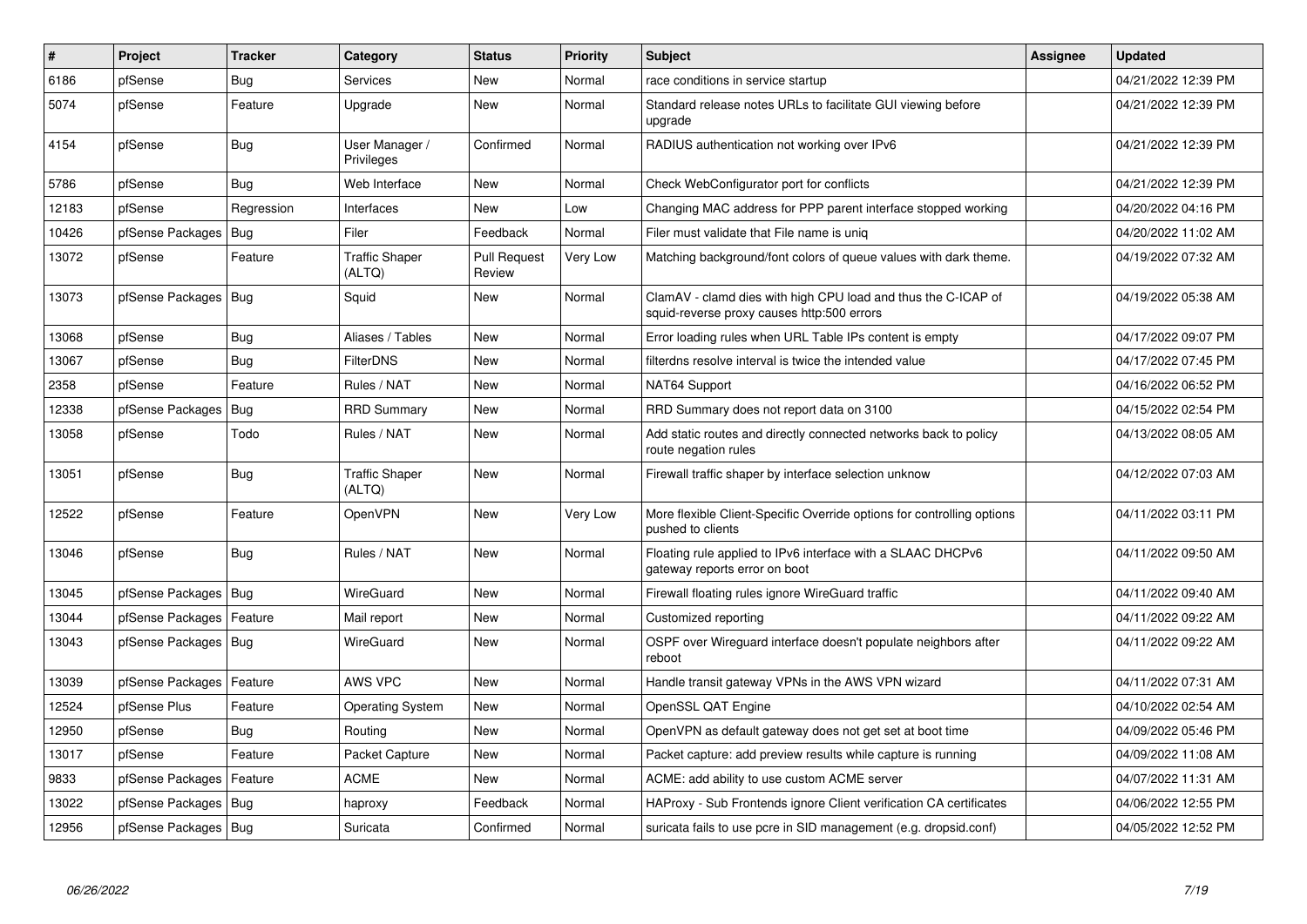| $\sharp$ | Project                    | <b>Tracker</b> | Category                                 | <b>Status</b> | <b>Priority</b> | Subject                                                                                                                             | Assignee | <b>Updated</b>      |
|----------|----------------------------|----------------|------------------------------------------|---------------|-----------------|-------------------------------------------------------------------------------------------------------------------------------------|----------|---------------------|
| 10900    | pfSense Packages   Bug     |                | Backup                                   | Feedback      | Normal          | /packages/backup/backup.php?a=download&t=backup HTTP 504,<br>or Sends PHP Error Message as ASCII/Text file Named<br>pfsense.bak.tgz |          | 04/05/2022 01:51 AM |
| 12774    | pfSense                    | Bug            | Backup / Restore                         | <b>New</b>    | Normal          | Picture widget image is not saved in backup                                                                                         |          | 04/04/2022 04:48 AM |
| 13018    | pfSense Packages   Bug     |                | pfBlockerNG                              | <b>New</b>    | Normal          | TLD and DNSBL Safesearch DOH conflict disables TLD block when<br>conflicting DOH FQDN is deselected or whitelisted                  |          | 04/01/2022 05:59 PM |
| 13016    | pfSense Docs               | New Content    | Virtualization                           | <b>New</b>    | Normal          | Workaround for bandwith issues since 2.6 when installed in Hyper-V                                                                  |          | 04/01/2022 01:06 PM |
| 13009    | pfSense                    | Feature        | OpenVPN                                  | <b>New</b>    | Normal          | Add option for multiple remote addresses to OpenVPN Client                                                                          |          | 03/31/2022 12:42 PM |
| 13000    | pfSense                    | <b>Bug</b>     | <b>IPsec</b>                             | New           | Low             | IPsec AES-GCM encryption algorithm "Key Length" field should be<br>labeled "ICV Length"                                             |          | 03/30/2022 07:40 AM |
| 12959    | pfSense                    | <b>Bug</b>     | DHCP (IPv4)                              | Feedback      | Normal          | dhcplease process wrongly update host file if client-hostname is<br>empty                                                           |          | 03/28/2022 10:26 AM |
| 12922    | pfSense                    | <b>Bug</b>     | DHCP (IPv4)                              | <b>New</b>    | Normal          | Classless static routes received on DHCP WAN can override<br>chosen default gateway                                                 |          | 03/28/2022 10:08 AM |
| 1826     | pfSense                    | Feature        | <b>PPPoE Server</b>                      | <b>New</b>    | Normal          | PPPoE server IPv6 support                                                                                                           |          | 03/25/2022 04:25 PM |
| 7783     | pfSense                    | Feature        | <b>Operating System</b>                  | <b>New</b>    | Normal          | Support for hosting VMs on pfSense using bhyve                                                                                      |          | 03/25/2022 11:53 AM |
| 12882    | pfSense Packages           | Feature        | pfBlockerNG                              | Feedback      | Normal          | Add the option to specify CURLOPT_INTERFACE in pfBlockerNG<br>IPv4/IPv6 lists                                                       |          | 03/24/2022 11:16 AM |
| 12927    | pfSense                    | <b>Bug</b>     | OpenVPN                                  | <b>New</b>    | Normal          | OpenVPN with OCSP enabled allows connections with revoked<br>certificates                                                           |          | 03/24/2022 08:22 AM |
| 12951    | pfSense Packages   Bug     |                | <b>FRR</b>                               | Feedback      | Normal          | FRR cannot remove IPv6 routes                                                                                                       |          | 03/22/2022 09:24 PM |
| 12829    | pfSense                    | Bug            | <b>Traffic Shaper</b><br>(Limiters)      | Feedback      | Normal          | Dummynet kernel module fails to load after upgrade.                                                                                 |          | 03/17/2022 09:26 AM |
| 11732    | pfSense Plus               | Feature        | Hardware / Drivers                       | <b>New</b>    | Normal          | Add VXLAN Support to pfSense Plus                                                                                                   |          | 03/15/2022 02:35 AM |
| 12400    | pfSense Docs               | Correction     | <b>NAT</b>                               | <b>New</b>    | Normal          | NAT 1:1 documentation - multi-wan information                                                                                       |          | 03/13/2022 12:53 PM |
| 12938    | pfSense                    | <b>Bug</b>     | IPv6 Router<br>Advertisements<br>(RADVD) | New           | Normal          | MaxRtrAdvInterval would allow stale DNS servers to be deleted<br>faster                                                             |          | 03/12/2022 09:37 AM |
| 12932    | pfSense Packages   Feature |                | pfBlockerNG                              | <b>New</b>    | High            | pfblockerng per user whitelist                                                                                                      |          | 03/11/2022 11:08 AM |
| 855      | pfSense                    | Feature        | Multi-WAN                                | <b>New</b>    | Normal          | Ability to selectively kill states on gateways recovery                                                                             |          | 03/11/2022 08:30 AM |
| 12926    | pfSense                    | <b>Bug</b>     | Interfaces                               | Feedback      | Normal          | Changing LAGG type on CARP interfaces makes VIPs go to an<br>"init" State                                                           |          | 03/10/2022 10:52 AM |
| 12907    | pfSense Packages   Bug     |                | PIMD                                     | Feedback      | Normal          | PIMD: Nonexistent interfaces should be hidden/disabled in<br>pimd.conf before bringing up the service                               |          | 03/07/2022 03:51 PM |
| 12918    | pfSense Packages   Feature |                | pfBlockerNG                              | New           | Normal          | pfBlockerNG-devel changes from xmlrpc sync do not take effect<br>immediately                                                        |          | 03/07/2022 02:29 PM |
| 12905    | pfSense                    | <b>Bug</b>     | Web Interface                            | New           | Normal          | Add VLAN Re-assignment to Import Interface Mismatch Wizard                                                                          |          | 03/07/2022 08:05 AM |
| 12903    | pfSense                    | Feature        | Notifications                            | New           | Normal          | alternative authentication methods for email notifications?                                                                         |          | 03/07/2022 07:52 AM |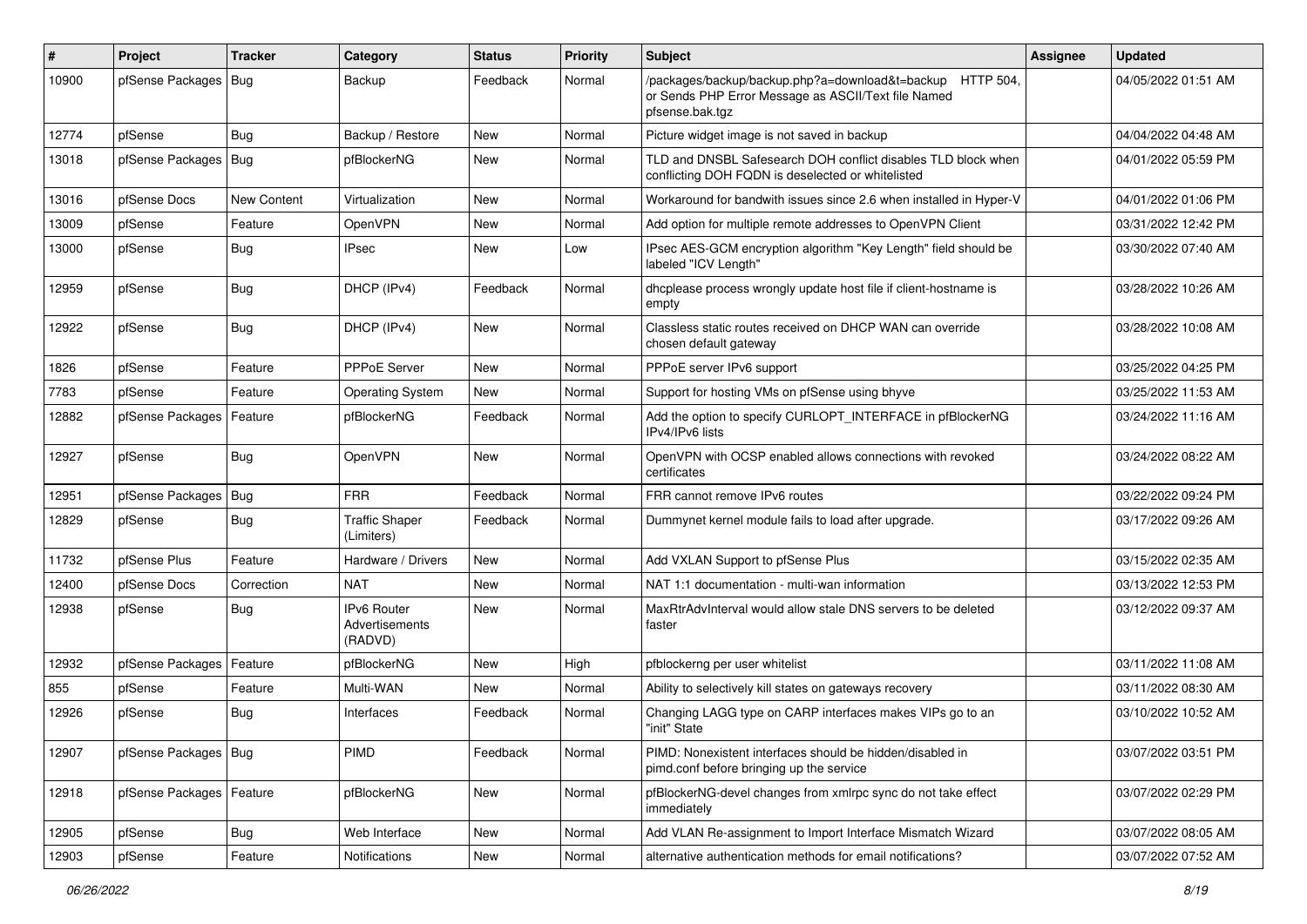| #     | Project                | <b>Tracker</b> | Category                | <b>Status</b> | <b>Priority</b> | Subject                                                                                                                                                                 | <b>Assignee</b> | <b>Updated</b>      |
|-------|------------------------|----------------|-------------------------|---------------|-----------------|-------------------------------------------------------------------------------------------------------------------------------------------------------------------------|-----------------|---------------------|
| 11827 | pfSense Packages       | Feature        | <b>ACME</b>             | New           | Normal          | Please include acme deploy folder/scripts                                                                                                                               |                 | 03/06/2022 04:31 AM |
| 11530 | pfSense Packages   Bug |                | ntop                    | Feedback      | Low             | ntopng 4.2 needs to be updated to 4.3, Bug when accessing a host<br>for details                                                                                         |                 | 03/05/2022 08:35 PM |
| 12899 | pfSense Packages   Bug |                | Suricata                | New           | Normal          | Suricata doesn't honor Pass List                                                                                                                                        |                 | 03/04/2022 01:22 PM |
| 12894 | pfSense Plus           | Bug            | Certificates            | New           | Low             | duplicating freshly created certificates through refreshing                                                                                                             |                 | 03/03/2022 02:35 PM |
| 12889 | pfSense Packages       | Feature        | <b>FRR</b>              | New           | Normal          | FRR GUI add set ipv6 next-hop global                                                                                                                                    |                 | 03/02/2022 06:10 AM |
| 12888 | pfSense                | Bug            | Rules / NAT             | New           | Normal          | pfSense sends un-NATed packets during OpenVPN startup                                                                                                                   |                 | 03/01/2022 03:13 PM |
| 12742 | pfSense Packages       | Bug            | FreeRADIUS              | Feedback      | Normal          | freeRADIUS virtual-server-default: modules dailycounter,<br>monthlycounter, noresetcounter, expire_on_login in authorize<br>section prevent virtual server from loading |                 | 03/01/2022 12:45 PM |
| 12883 | pfSense Docs           | Todo           | <b>DNS</b>              | <b>New</b>    | Normal          | Feedback on Services - DNS Resolver - Host Overrides                                                                                                                    |                 | 02/28/2022 07:54 PM |
| 11778 | pfSense                | <b>Bug</b>     | OpenVPN                 | New           | Normal          | OpenVPN uses 100% CPU after experiencing packet loss                                                                                                                    |                 | 02/28/2022 07:38 AM |
| 12857 | pfSense                | Bug            | Gateways                | <b>New</b>    | Normal          | Firewall gateway goes away when making changes to Bridge0<br>device                                                                                                     |                 | 02/27/2022 11:20 AM |
| 12259 | pfSense                | Bug            | <b>Operating System</b> | <b>New</b>    | Normal          | Intel em NICs Suffering Performance Degradation on FreeBSD12                                                                                                            |                 | 02/25/2022 09:28 PM |
| 12874 | pfSense                | Feature        | OpenVPN                 | <b>New</b>    | Normal          | OpenVPN RADIUS Framed-Pool                                                                                                                                              |                 | 02/25/2022 02:24 PM |
| 12860 | pfSense Packages       | Feature        | New Package<br>Request  | New           | Normal          | add mmc-utils package to all images                                                                                                                                     |                 | 02/24/2022 07:18 AM |
| 12861 | pfSense Docs           | Correction     | Hardware                | <b>New</b>    | Normal          | pfSense hardware tuning guide references obsolete interface loader<br>variable & buffer limits                                                                          |                 | 02/23/2022 05:31 PM |
| 12859 | pfSense Packages       | Feature        | Zabbix                  | <b>New</b>    | Normal          | Add Zabbix 6.0 LTS (agent and proxy) packages                                                                                                                           |                 | 02/23/2022 07:11 AM |
| 12853 | pfSense                | Bug            | <b>NAT Reflection</b>   | Feedback      | High            | Network Address Translation - Pure NAT pfsense freeze after<br>reboot                                                                                                   |                 | 02/22/2022 08:40 AM |
| 12850 | pfSense                | Bug            | Routing                 | <b>New</b>    | Low             | Console error during boot: "route: route has not been found"                                                                                                            |                 | 02/22/2022 08:27 AM |
| 12832 | pfSense Plus           | Feature        | Hardware / Drivers      | New           | Very Low        | 6100 configurable Blinking Blue LED                                                                                                                                     |                 | 02/22/2022 07:30 AM |
| 12553 | pfSense                | Feature        | Backup / Restore        | New           | Normal          | Auto Config Backup: Allow selecting multiple backups for deletion                                                                                                       |                 | 02/22/2022 04:27 AM |
| 12848 | pfSense                | Feature        | <b>Dynamic DNS</b>      | <b>New</b>    | Normal          | Evaluation of the DynDNS "Result Match" string                                                                                                                          |                 | 02/22/2022 02:01 AM |
| 12845 | pfSense Packages       | Bug            | softflowd               | New           | Normal          | softflowd wrong vlan tag                                                                                                                                                |                 | 02/21/2022 10:40 AM |
| 12828 | pfSense                | Bug            | Wireless                | New           | Normal          | pfSense keeps crashing (Fatal trap 12: page fault while in kernel<br>mode)                                                                                              |                 | 02/21/2022 07:55 AM |
| 12708 | pfSense                | <b>Bug</b>     | Aliases / Tables        | New           | Normal          | alias with non resolving DNS entry breaks underlying pf table                                                                                                           |                 | 02/20/2022 06:13 PM |
| 12822 | pfSense Packages   Bug |                | pfBlockerNG             | New           | Normal          | IPv4 Source ASN format not working                                                                                                                                      |                 | 02/18/2022 10:47 AM |
| 12823 | pfSense                | <b>Bug</b>     | DHCP (IPv6)             | New           | Normal          | Multiple DHCP6 WAN connections PPPoE interface 'defached'<br>status                                                                                                     |                 | 02/18/2022 05:39 AM |
| 8882  | pfSense                | <b>Bug</b>     | Interfaces              | Incomplete    | Normal          | Interface assignments lost on reboot                                                                                                                                    |                 | 02/17/2022 02:24 PM |
| 12813 | pfSense                | Feature        | Installer               | New           | Low             | Recover extra data in the installer                                                                                                                                     |                 | 02/17/2022 07:52 AM |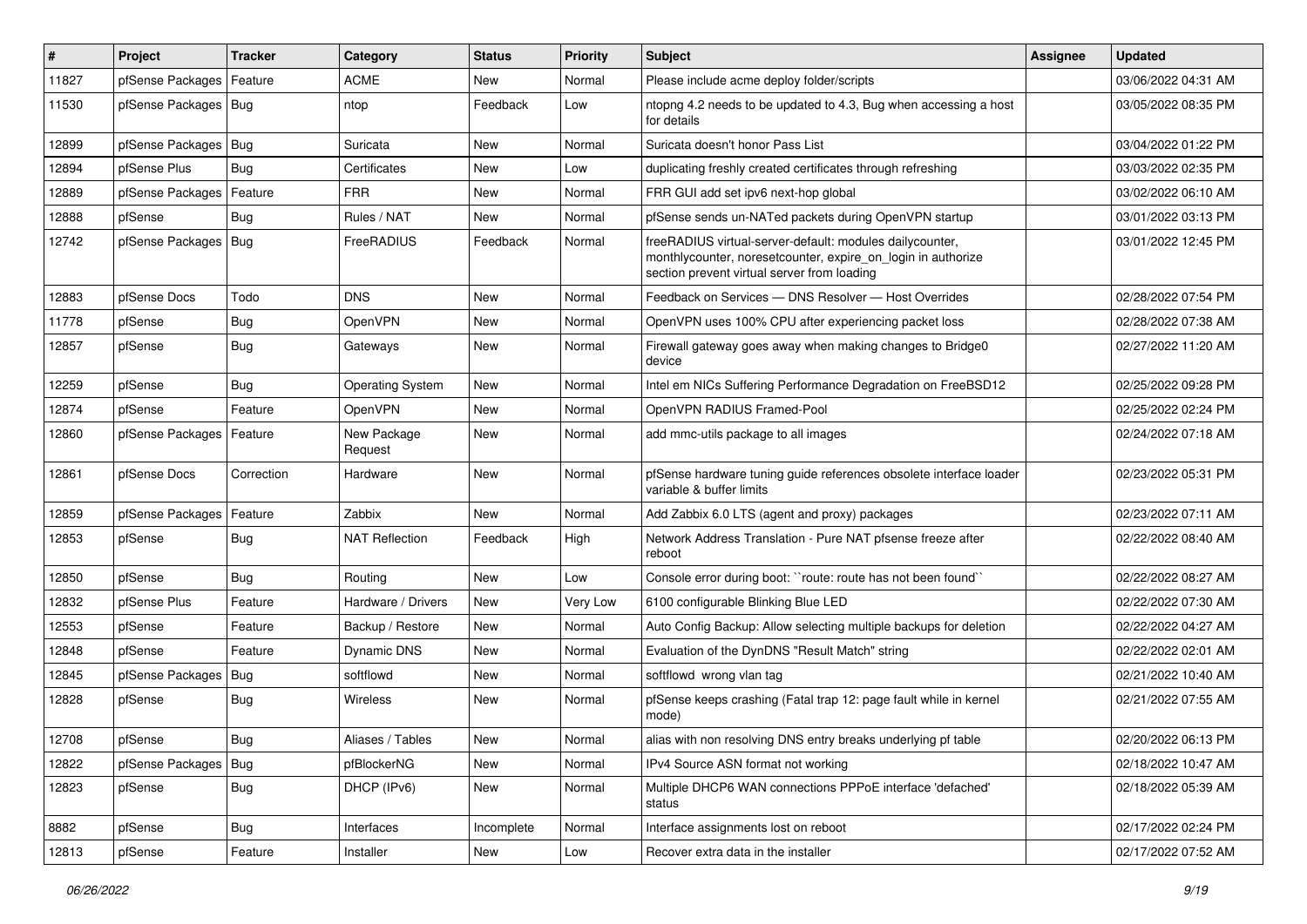| $\sharp$ | Project                    | <b>Tracker</b> | Category               | <b>Status</b> | <b>Priority</b> | <b>Subject</b>                                                                                                                                         | <b>Assignee</b> | <b>Updated</b>      |
|----------|----------------------------|----------------|------------------------|---------------|-----------------|--------------------------------------------------------------------------------------------------------------------------------------------------------|-----------------|---------------------|
| 10395    | pfSense                    | Feature        | Dashboard              | New           | Low             | Add Dashboard System Information support for more PC Engines<br>APU boards                                                                             |                 | 02/17/2022 01:02 AM |
| 12812    | pfSense Packages           | Feature        | arpwatch               | <b>New</b>    | Normal          | Would it be helpful if the FreeBSD net-mgmt/arpwatch port had an<br>option to use mail/dma for mail delivery?                                          |                 | 02/16/2022 06:09 PM |
| 12806    | pfSense Packages           | Todo           | node exporter          | <b>New</b>    | Normal          | Update node exporter to 1.3.1                                                                                                                          |                 | 02/15/2022 05:26 PM |
| 12805    | pfSense Docs               | New Content    | General                | <b>New</b>    | Very Low        | Add documentation about what triggers a notfication                                                                                                    |                 | 02/15/2022 05:10 PM |
| 12804    | pfSense Docs               | New Content    | General                | <b>New</b>    | Very Low        | Create Slack documentation                                                                                                                             |                 | 02/15/2022 04:59 PM |
| 12797    | pfSense                    | <b>Bug</b>     | UPnP/NAT-PMP           | <b>New</b>    | Normal          | UPnP+STUN forms invalid outbound NAT rules using the external<br>address discovered from STUN                                                          |                 | 02/15/2022 01:01 PM |
| 11931    | pfSense Packages   Feature |                | <b>ACME</b>            | <b>New</b>    | Normal          | Add support for validating a domain's ownership via Google Cloud<br>Cloud DNS                                                                          |                 | 02/15/2022 03:18 AM |
| 12789    | pfSense Packages           | Feature        | <b>ACME</b>            | <b>New</b>    | Very Low        | Show expiration date of certificates in the ACME package list                                                                                          |                 | 02/14/2022 09:20 AM |
| 12543    | pfSense                    | Bug            | Web Interface          | Feedback      | Normal          | Deleteing a Outbound NAT rule gave me an empty rule and<br>displayed php error in UI.                                                                  |                 | 02/14/2022 04:36 AM |
| 12791    | pfSense Docs               | New Content    | Diagnostics            | <b>New</b>    | Normal          | Diagnostic Information for Support (pfSense)                                                                                                           |                 | 02/13/2022 08:49 PM |
| 12787    | pfSense Docs               | Todo           | <b>IPsec</b>           | New           | Normal          | Feedback on pfSense Configuration Recipes - Routing Internet<br>Traffic Through a Site-to-Site IPsec Tunnel                                            |                 | 02/11/2022 11:28 PM |
| 11036    | pfSense Packages   Bug     |                | haproxy                | <b>New</b>    | Normal          | <b>HAproxy ACL</b>                                                                                                                                     |                 | 02/11/2022 11:27 AM |
| 12329    | pfSense Packages           | Feature        | Avahi                  | <b>New</b>    | Normal          | Add optional floating firewall rules for IPv4 and IPv6                                                                                                 |                 | 02/09/2022 04:43 PM |
| 12759    | pfSense Plus               | <b>Bug</b>     | Package System         | <b>New</b>    | Very Low        | Proprietary packages link to non-existant or non-public github pages                                                                                   |                 | 02/09/2022 10:43 AM |
| 6799     | pfSense                    | <b>Bug</b>     | Rules / NAT            | <b>New</b>    | Normal          | Using NOT (!) with interface subnet macros results unexpected<br>traffic passing when multiple subnets are included in the macro (i.e.<br>VIP subnets) |                 | 02/07/2022 02:18 PM |
| 12767    | pfSense Packages   Bug     |                | Avahi                  | <b>New</b>    | Normal          | Package radavahi-daemon does does not exist in current pfSense<br>version and it has been removed"" message on pfSense 2.7 restore                     |                 | 02/07/2022 11:28 AM |
| 12764    | pfSense                    | Bug            | Gateways               | <b>New</b>    | Normal          | VTI gateway status is pending after assigning the VTI interface                                                                                        |                 | 02/07/2022 05:41 AM |
| 12243    | pfSense                    | Todo           | Package System         | <b>New</b>    | Normal          | Implement "``plugin_interfaces()```                                                                                                                    |                 | 02/07/2022 03:50 AM |
| 12751    | pfSense Packages           | Bug            | <b>FRR</b>             | New           | Normal          | Improve FRR route restoration after gateway events                                                                                                     |                 | 02/06/2022 11:07 PM |
| 12258    | pfSense Packages   Bug     |                | WireGuard              | Feedback      | Normal          | Copy key buttons only work in HTTPS mode                                                                                                               |                 | 02/03/2022 04:57 AM |
| 10466    | pfSense Packages   Feature |                | Suricata               | New           | Low             | Add checkbox to Suricata blocked host view to resolve all resolvable<br>IP's automatically                                                             |                 | 02/02/2022 06:04 PM |
| 12748    | pfSense Packages   Feature |                | Suricata               | New           | Normal          | Suricata blocked page timestamp breakout to it's own sortable<br>column                                                                                |                 | 02/01/2022 12:06 PM |
| 12746    | pfSense                    | Feature        | Interfaces             | New           | High            | IPoE feature for WAN interface                                                                                                                         |                 | 02/01/2022 01:42 AM |
| 12734    | pfSense                    | <b>Bug</b>     | Web Interface          | Incomplete    | Low             | Long hostname breaks DHCP leases layout                                                                                                                |                 | 01/31/2022 01:03 PM |
| 12656    | pfSense Packages           | Feature        | New Package<br>Request | New           | Normal          | <b>NextDNS</b>                                                                                                                                         |                 | 01/31/2022 01:50 AM |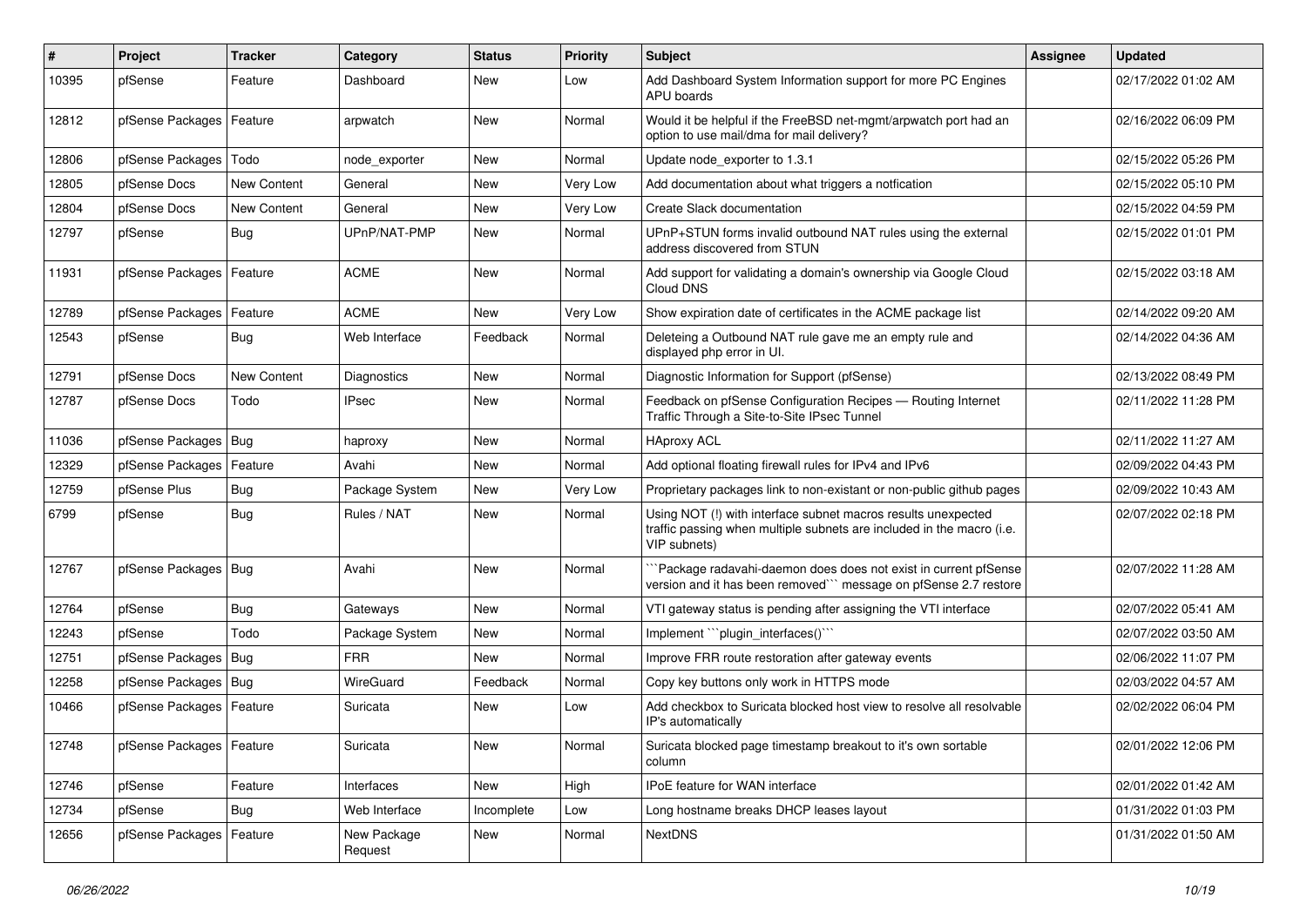| $\sharp$ | Project                | <b>Tracker</b> | Category                        | <b>Status</b> | <b>Priority</b> | <b>Subject</b>                                                                                                  | <b>Assignee</b> | <b>Updated</b>      |
|----------|------------------------|----------------|---------------------------------|---------------|-----------------|-----------------------------------------------------------------------------------------------------------------|-----------------|---------------------|
| 12736    | pfSense Packages       | Feature        | pfBlockerNG                     | <b>New</b>    | Low             | Allow custom cron intervals                                                                                     |                 | 01/30/2022 08:55 PM |
| 12740    | pfSense                | <b>Bug</b>     | FreeBSD                         | Incomplete    | Normal          | panic: esp input cb: Unexpected address family                                                                  |                 | 01/27/2022 01:19 PM |
| 12732    | pfSense Packages       | Bug            | squidquard                      | New           | High            | Squid https filtering squidguard acl target list - erratic behaviour                                            |                 | 01/26/2022 09:11 AM |
| 12730    | pfSense                | <b>Bug</b>     | <b>Captive Portal</b>           | New           | Normal          | RADIUS accounting does not work if WAN is down                                                                  |                 | 01/26/2022 05:13 AM |
| 9700     | pfSense Packages       | Feature        | Squid                           | Feedback      | Normal          | Secure Squid HTTPS Proxy                                                                                        |                 | 01/25/2022 06:39 PM |
| 12717    | pfSense Packages       | Todo           | Squid                           | New           | Normal          | Squid 5.x Branch                                                                                                |                 | 01/25/2022 06:24 PM |
| 12726    | pfSense                | <b>Bug</b>     | Authentication                  | New           | Normal          | LDAP select container button auto populate                                                                      |                 | 01/25/2022 01:48 PM |
| 12705    | pfSense                | Bug            | <b>IPsec</b>                    | Incomplete    | Normal          | ECDSA certificate does not work for IPSec VPN phase 1                                                           |                 | 01/24/2022 03:22 PM |
| 7329     | pfSense                | Bug            | <b>DNS Forwarder</b>            | New           | Low             | <b>DHCP Not Updating DNS</b>                                                                                    |                 | 01/21/2022 09:16 PM |
| 12711    | pfSense Packages       | Feature        | Telegraf                        | <b>New</b>    | Normal          | Add InfluxDB V2 support                                                                                         |                 | 01/21/2022 02:54 AM |
| 7352     | pfSense                | Bug            | Routing                         | New           | Normal          | pfSense IPv6 static route is dumped after a WAN flap                                                            |                 | 01/20/2022 09:35 AM |
| 9500     | pfSense Packages   Bug |                | haproxy                         | <b>New</b>    | Normal          | HAproxy does not delete non-applicable action config                                                            |                 | 01/18/2022 06:28 AM |
| 12382    | pfSense                | Regression     | OpenVPN                         | <b>New</b>    | Normal          | Certificate Depth checking creates OpenVPN micro-outages every<br>time a user authenticates after 2.5.2 upgrade |                 | 01/17/2022 04:17 AM |
| 12659    | pfSense Docs           | Todo           | Hardware                        | New           | Normal          | Feedback on Hardware - Hardware Tuning and Troubleshooting -<br>Flow Control for ix                             |                 | 01/16/2022 10:22 AM |
| 2234     | pfSense                | Bug            | Web Interface                   | Confirmed     | Low             | Status: Traffic Graph - only shows interface's subnet                                                           |                 | 01/15/2022 08:33 PM |
| 6926     | pfSense                | Bug            | UPnP/NAT-PMP                    | <b>New</b>    | Normal          | Miniupnp advertising expired IPv6 address                                                                       |                 | 01/15/2022 08:29 PM |
| 10843    | pfSense                | Feature        | Authentication                  | New           | Normal          | Allow user manager settings to specify multiple authentication<br>servers                                       |                 | 01/13/2022 07:22 AM |
| 12679    | pfSense                | Feature        | Interfaces                      | <b>New</b>    | Normal          | Remind user to update DHCPv6 range when changing interface<br>IPv6 prefix                                       |                 | 01/12/2022 07:36 AM |
| 12676    | pfSense                | Feature        | Rules / NAT                     | <b>New</b>    | Normal          | Add the Tagged option on the Port Forward rules edit page                                                       |                 | 01/11/2022 05:52 AM |
| 12607    | pfSense Plus           | Bug            | Hardware / Drivers              | <b>New</b>    | High            | Instability with Snort Inline with AWS Instances                                                                |                 | 01/10/2022 09:03 PM |
| 1849     | pfSense                | <b>Bug</b>     | <b>Traffic Shaper</b><br>(ALTQ) | <b>New</b>    | Normal          | Traffic shaper - By Queue view needs to show/use friendly inerface<br>names                                     |                 | 01/10/2022 08:10 AM |
| 5253     | pfSense                | Bug            | PPP Interfaces                  | New           | Normal          | 3qstats.php 100% CPU                                                                                            |                 | 01/08/2022 05:02 PM |
| 12260    | pfSense Packages       | Bug            | ntop                            | New           | Normal          | Update popup and version missmatch?                                                                             |                 | 01/08/2022 05:53 AM |
| 12665    | pfSense                | Feature        | Rules / NAT                     | New           | Normal          | Ability to add custom pf rules from the GUI                                                                     |                 | 01/07/2022 09:30 AM |
| 12667    | pfSense Packages   Bug |                | WireGuard                       | New           | Normal          | Firewall Crashed After Upgrading Wireguard                                                                      |                 | 01/07/2022 09:18 AM |
| 4242     | pfSense                | Feature        | Authentication                  | New           | Normal          | Two Factor or OTP Authentication for Admin Interface                                                            |                 | 01/04/2022 12:07 PM |
| 11927    | pfSense                | Feature        | DHCP (IPv4)                     | Feedback      | Normal          | Allow DHCP not to serve a gateway - small fix                                                                   |                 | 01/03/2022 04:17 PM |
| 7626     | pfSense                | Feature        | Interfaces                      | New           | Normal          | Add IPoE support for WAN                                                                                        |                 | 01/01/2022 12:31 AM |
| 8113     | pfSense                | <b>Bug</b>     | Interfaces                      | New           | Normal          | MTU setting on bridge, openvpn clients ignored                                                                  |                 | 12/31/2021 05:55 PM |
| 7113     | pfSense                | <b>Bug</b>     | Dashboard                       | New           | Normal          | Interface name in Traffic Graphs                                                                                |                 | 12/31/2021 05:40 PM |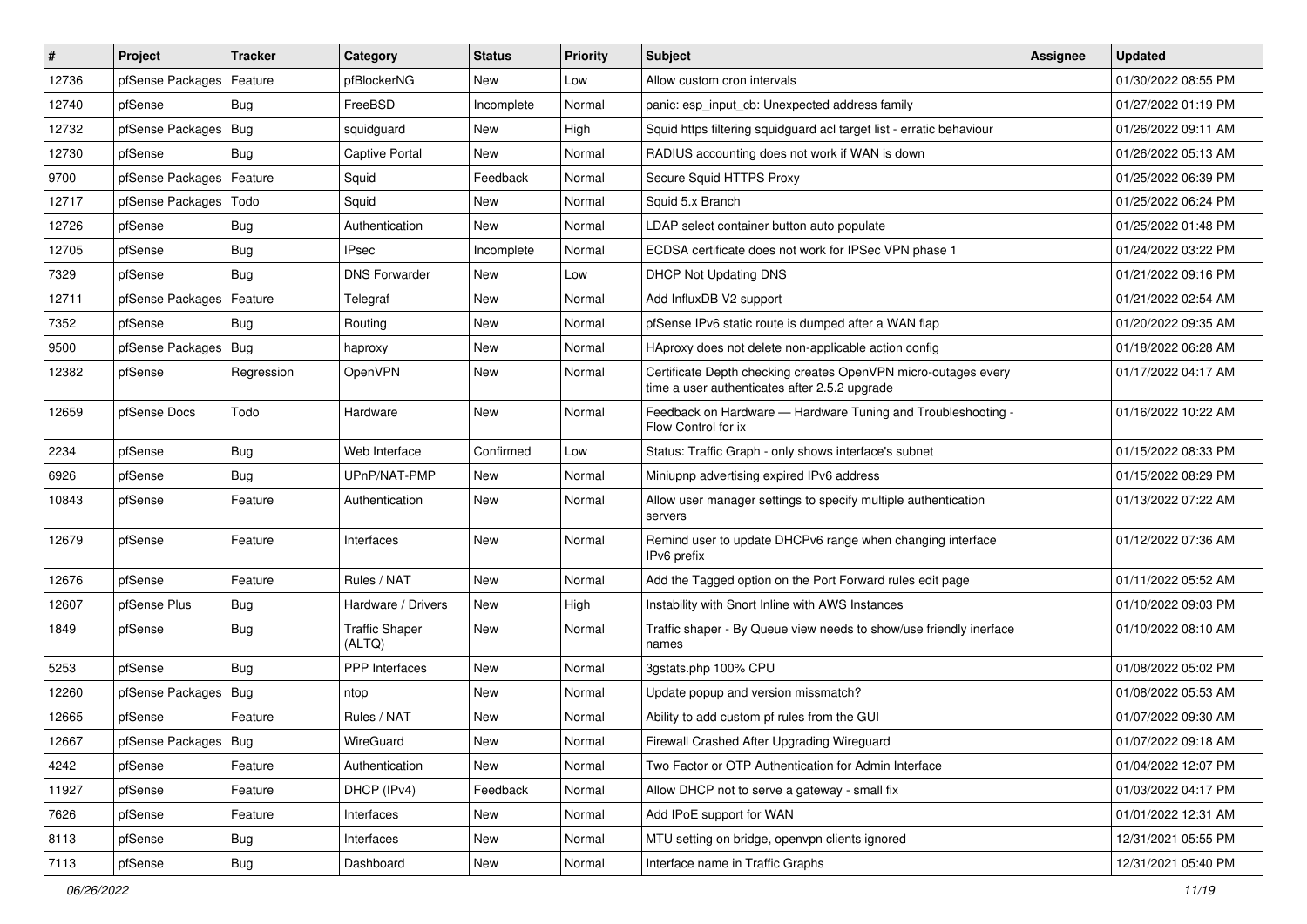| #     | Project          | <b>Tracker</b> | Category                  | <b>Status</b> | <b>Priority</b> | Subject                                                                                                                       | <b>Assignee</b> | <b>Updated</b>      |
|-------|------------------|----------------|---------------------------|---------------|-----------------|-------------------------------------------------------------------------------------------------------------------------------|-----------------|---------------------|
| 4345  | pfSense          | Bug            | <b>Operating System</b>   | Confirmed     | Normal          | Traffic Shaping doesn't work with Xen netfront driver                                                                         |                 | 12/31/2021 05:30 PM |
| 5629  | pfSense          | <b>Bug</b>     | <b>IPsec</b>              | <b>New</b>    | Normal          | Allow for IPsec configuration using certs without a CA                                                                        |                 | 12/31/2021 05:21 PM |
| 12423 | pfSense Packages | Bug            | pfBlockerNG               | Feedback      | Normal          | Dashboard shows "SQLite database missing, Force Reload DNSBL<br>to recover!"                                                  |                 | 12/31/2021 01:06 PM |
| 12655 | pfSense Packages | Bug            | Telegraf                  | <b>New</b>    | Normal          | telegraf, wireguard plugin failing                                                                                            |                 | 12/30/2021 05:51 PM |
| 12414 | pfSense Packages | Bug            | pfBlockerNG               | Feedback      | Normal          | DNSBL SafeSearch page displays input validation error if DoH /<br>DoT blocking is not enabled                                 |                 | 12/30/2021 02:49 PM |
| 6289  | pfSense          | Bug            | Interfaces                | <b>New</b>    | Normal          | IPv6 address not given to track6 interfaces on create                                                                         |                 | 12/30/2021 04:17 AM |
| 11872 | pfSense          | <b>Bug</b>     | Interfaces                | New           | Normal          | gif interfaces reporting incorrect traffic counters                                                                           |                 | 12/30/2021 04:00 AM |
| 11759 | pfSense          | <b>Bug</b>     | Dashboard                 | <b>New</b>    | Normal          | Traffic graphs on dashboard double upload on pppoe links                                                                      |                 | 12/30/2021 04:00 AM |
| 12643 | pfSense Packages | Regression     | Suricata                  | Feedback      | Normal          | Rule categories are cleared after clicking the save button on the<br>Global Settings page                                     |                 | 12/30/2021 03:44 AM |
| 12648 | pfSense          | Bug            | <b>Captive Portal</b>     | <b>New</b>    | Normal          | Undocumented variables 'listenporthttp' and 'listenporthttps'                                                                 |                 | 12/28/2021 10:44 AM |
| 12070 | pfSense          | Bug            | DHCP (IPv4)               | <b>New</b>    | Low             | <b>VLANO for WAN DHCP</b>                                                                                                     |                 | 12/23/2021 04:31 PM |
| 10732 | pfSense          | Feature        | <b>High Availability</b>  | New           | Very Low        | Warning banner for secondary HA node                                                                                          |                 | 12/23/2021 03:34 AM |
| 12473 | pfSense          | Feature        | <b>IPsec</b>              | <b>New</b>    | Normal          | Allow user adjustment of IPsec Keep Alive periodic checks                                                                     |                 | 12/22/2021 05:59 AM |
| 12215 | pfSense          | Regression     | OpenVPN                   | Feedback      | Normal          | OpenVPN does not resync when running on a gateway group                                                                       |                 | 12/22/2021 05:49 AM |
| 11588 | pfSense          | Feature        | WireGuard                 | <b>New</b>    | Low             | Automatically suggest next IP address in Wireguard interface<br>subnet when creating a peer                                   |                 | 12/22/2021 03:35 AM |
| 12625 | pfSense          | Feature        | Logging                   | <b>New</b>    | Normal          | Granular logging options for default firewall rules.                                                                          |                 | 12/21/2021 06:39 PM |
| 11960 | pfSense          | Bug            | <b>Gateway Monitoring</b> | Feedback      | Normal          | Gateway Monitoring Traffic Goes Out Default Gateway                                                                           |                 | 12/20/2021 05:43 AM |
| 7152  | pfSense          | <b>Bug</b>     | <b>DNS Resolver</b>       | New           | Normal          | Unbound / DNS Resolver issue if "Register DHCP static mappings<br>in the DNS Resolver" set before wildcard DNS custom options |                 | 12/18/2021 04:59 PM |
| 5849  | pfSense          | Bug            | CARP                      | <b>New</b>    | Normal          | Routing fail on CARP IPsec                                                                                                    |                 | 12/18/2021 04:41 PM |
| 12581 | pfSense          | Regression     | DHCP (IPv6)               | New           | Normal          | CARP IPv6 assigned address does not get advertised to endpoints<br>with RADV                                                  |                 | 12/16/2021 02:34 PM |
| 12602 | pfSense          | Feature        | Dynamic DNS               | New           | Normal          | DHCPv6 should allow DDNS Client updates for hosts                                                                             |                 | 12/15/2021 11:00 AM |
| 12600 | pfSense          | Feature        | Aliases / Tables          | <b>New</b>    | Normal          | allow custom mask for a network alias created from a FQDN                                                                     |                 | 12/15/2021 10:50 AM |
| 3796  | pfSense          | Bug            | Diagnostics               | Confirmed     | Normal          | States summary fails and is very slow with large state tables                                                                 |                 | 12/11/2021 08:03 PM |
| 4604  | pfSense          | Bug            | <b>NTPD</b>               | New           | Normal          | NTP time server entries may or may not work, depending upon<br>interfaces selected when configuring NTP service               |                 | 12/11/2021 07:59 PM |
| 1738  | pfSense          | <b>Bug</b>     | Backup / Restore          | New           | Very Low        | Restore fails when username in backup is not matching                                                                         |                 | 12/11/2021 07:51 PM |
| 1667  | pfSense          | <b>Bug</b>     | L <sub>2</sub> TP         | New           | Normal          | L2TP server does not respond properly from a CARP VIP                                                                         |                 | 12/11/2021 07:43 PM |
| 12091 | pfSense          | Feature        | Authentication            | New           | Normal          | RFE: Add support for sssd authentication                                                                                      |                 | 12/10/2021 04:55 PM |
| 12552 | pfSense          | <b>Bug</b>     | OpenVPN                   | New           | Normal          | "Pull DNS" option within OpenVPN client does not cause pfSense to<br>use DNS servers assigned by remote OpenVPN server        |                 | 12/08/2021 08:45 AM |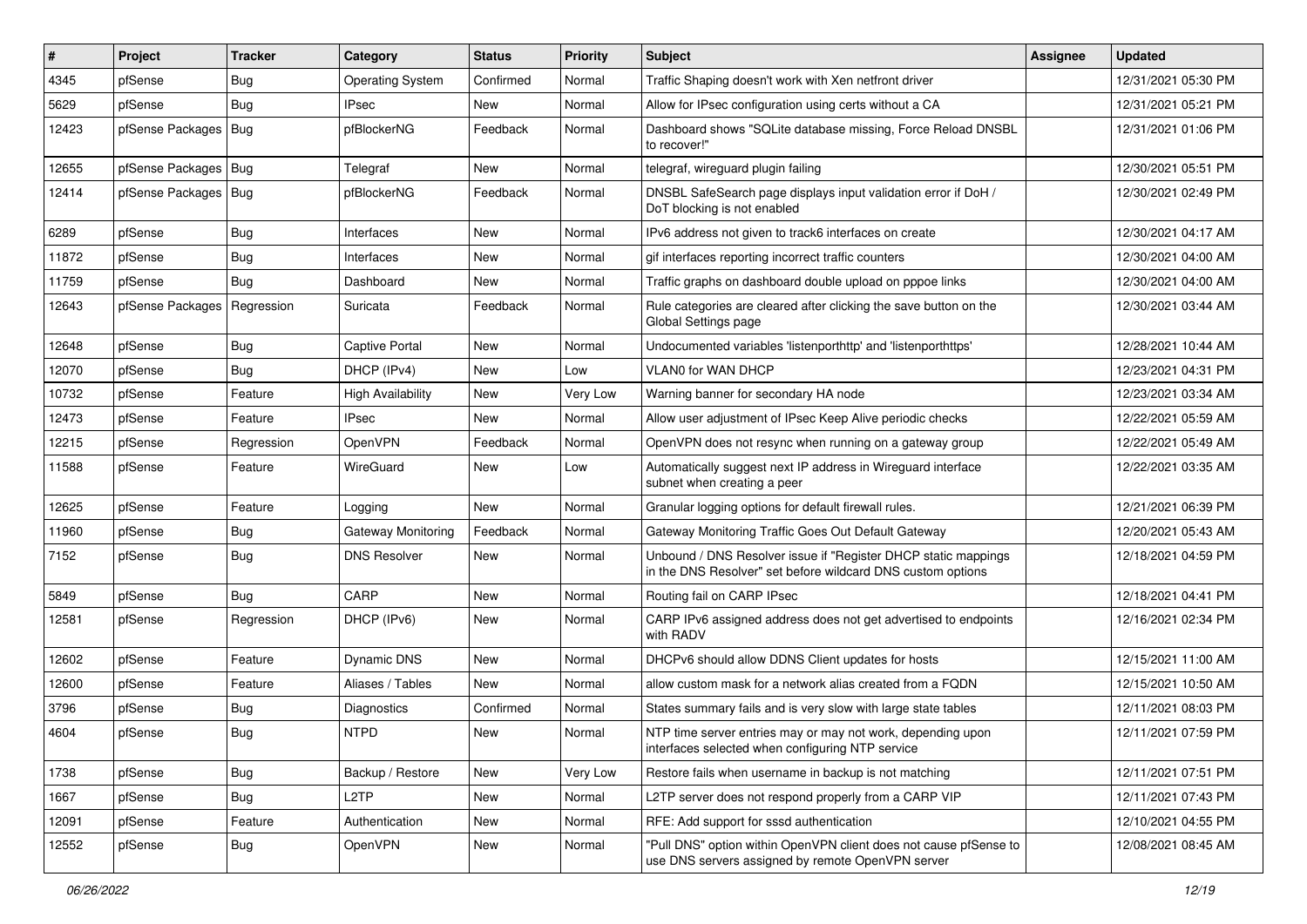| #     | <b>Project</b>   | <b>Tracker</b> | Category                    | <b>Status</b>                 | Priority | <b>Subject</b>                                                                                           | <b>Assignee</b> | <b>Updated</b>      |
|-------|------------------|----------------|-----------------------------|-------------------------------|----------|----------------------------------------------------------------------------------------------------------|-----------------|---------------------|
| 12570 | pfSense Docs     | Correction     | General                     | <b>New</b>                    | Normal   | Active appliance list missing 6100                                                                       |                 | 12/06/2021 11:41 AM |
| 12564 | pfSense          | Feature        | Aliases / Tables            | <b>New</b>                    | Low      | add column to show that an Alias is in use by or not                                                     |                 | 12/04/2021 07:25 PM |
| 12563 | pfSense          | Bug            | OpenVPN                     | <b>New</b>                    | Normal   | OpenVPN server doesn't support Framed-IPv6-Address RADIUS<br>attribute                                   |                 | 12/03/2021 11:19 AM |
| 12551 | pfSense          | Feature        | <b>DNS Resolver</b>         | <b>New</b>                    | Low      | Add ability to set DNS resolver search domain list                                                       |                 | 12/01/2021 11:18 AM |
| 11182 | pfSense Packages | <b>Bug</b>     | <b>NRPE</b>                 | <b>New</b>                    | Normal   | NRPE in HA syncs the bind IP                                                                             |                 | 12/01/2021 02:15 AM |
| 10462 | pfSense Packages | Feature        | <b>LCDProc</b>              | <b>Pull Request</b><br>Review | Normal   | <b>CPU Temp Screen</b>                                                                                   |                 | 11/29/2021 08:28 AM |
| 12248 | pfSense          | Feature        | Package System              | <b>New</b>                    | Low      | Package Update Availability Notification                                                                 |                 | 11/28/2021 10:02 AM |
| 12542 | pfSense          | <b>Bug</b>     | <b>Virtual IP Addresses</b> | <b>New</b>                    | Normal   | Cannot assign a same IPv6 Link-Local address to different<br>interfaces                                  |                 | 11/25/2021 01:41 AM |
| 10404 | pfSense          | Feature        | <b>NTPD</b>                 | <b>New</b>                    | Normal   | Consider using chrony for NTP services                                                                   |                 | 11/23/2021 06:59 PM |
| 12539 | pfSense          | Bug            | Interfaces                  | <b>New</b>                    | Low      | Changing VLAN ID for LAN interface in assignments silently fails.                                        |                 | 11/23/2021 04:12 AM |
| 7096  | pfSense          | Bug            | <b>DNS Resolver</b>         | Feedback                      | Normal   | Unbound fails to start on boot if specific network devices are<br>configured in the "Network Interfaces" |                 | 11/22/2021 08:59 AM |
| 12538 | pfSense Packages | Bug            | <b>PIMD</b>                 | New                           | Normal   | PIMD sub-interface bug                                                                                   |                 | 11/20/2021 09:44 PM |
| 12535 | pfSense          | Documentation  | Routing                     | <b>New</b>                    | Normal   | Negate Rules function does not match the description                                                     |                 | 11/19/2021 02:03 PM |
| 4128  | pfSense          | Feature        | <b>Notifications</b>        | <b>New</b>                    | Normal   | Email notification webqui configuration                                                                  |                 | 11/18/2021 12:48 PM |
| 12249 | pfSense          | Bug            | Backup / Restore            | <b>New</b>                    | Normal   | HAProxy causing failed ACB backups                                                                       |                 | 11/15/2021 11:58 PM |
| 4688  | pfSense          | Feature        | <b>IPsec</b>                | <b>New</b>                    | Normal   | Missing TFC Traffic Flow Confidentiality support                                                         |                 | 11/15/2021 12:27 PM |
| 12521 | pfSense          | Feature        | <b>Operating System</b>     | <b>New</b>                    | Very Low | Add the BBR2, QUIC, RACK Congestion Control (CC) protocols                                               |                 | 11/15/2021 07:40 AM |
| 12520 | pfSense Packages | Feature        | Squid                       | <b>New</b>                    | High     | [Squid] - Allow or Deny Mappings from IP/Host/GeoIP sources                                              |                 | 11/12/2021 02:13 PM |
| 12519 | pfSense          | <b>Bug</b>     | Authentication              | <b>New</b>                    | Normal   | Fail authentication using special character in password via the<br><b>LDAP</b> connector                 |                 | 11/12/2021 07:39 AM |
| 11525 | pfSense Packages | Bug            | Suricata                    | <b>New</b>                    | Normal   | pfsense 2.5.0 release version for vlan issue to suricata                                                 |                 | 11/11/2021 08:16 AM |
| 12507 | pfSense Packages | Bug            | softflowd                   | <b>Pull Request</b><br>Review | Normal   | Add support for bi-directional flows in softflowd                                                        |                 | 11/11/2021 03:53 AM |
| 12509 | pfSense          | Bug            | OpenVPN                     | <b>New</b>                    | Normal   | Deffered authentication does not work with auth-gen-token<br>external-auth or pusk "auth-token"          |                 | 11/08/2021 04:01 AM |
| 12508 | pfSense          | Bug            | <b>DHCP Relay</b>           | <b>New</b>                    | Normal   | <b>DHCP Relay over VPN</b>                                                                               |                 | 11/06/2021 11:25 AM |
| 12504 | pfSense          | Bug            | Interfaces                  | New                           | Normal   | BCM57412 NetXtreme-E 10Gb RDMA Ethernet controller issue                                                 |                 | 11/05/2021 04:51 AM |
| 12502 | pfSense Packages | Feature        | syslog-ng                   | <b>New</b>                    | Normal   | Syslog-ng Configuration Library (scl) missing                                                            |                 | 11/02/2021 06:06 PM |
| 12491 | pfSense Packages | Feature        | squidguard                  | <b>New</b>                    | Normal   | squidquard: allow multiple regex                                                                         |                 | 10/28/2021 03:30 PM |
| 8576  | pfSense          | Bug            | Rules / NAT                 | Feedback                      | Low      | pfSense stops passing traffic after some time when using Outbound<br>NAT pool w/ Sticky Address          |                 | 10/28/2021 01:47 PM |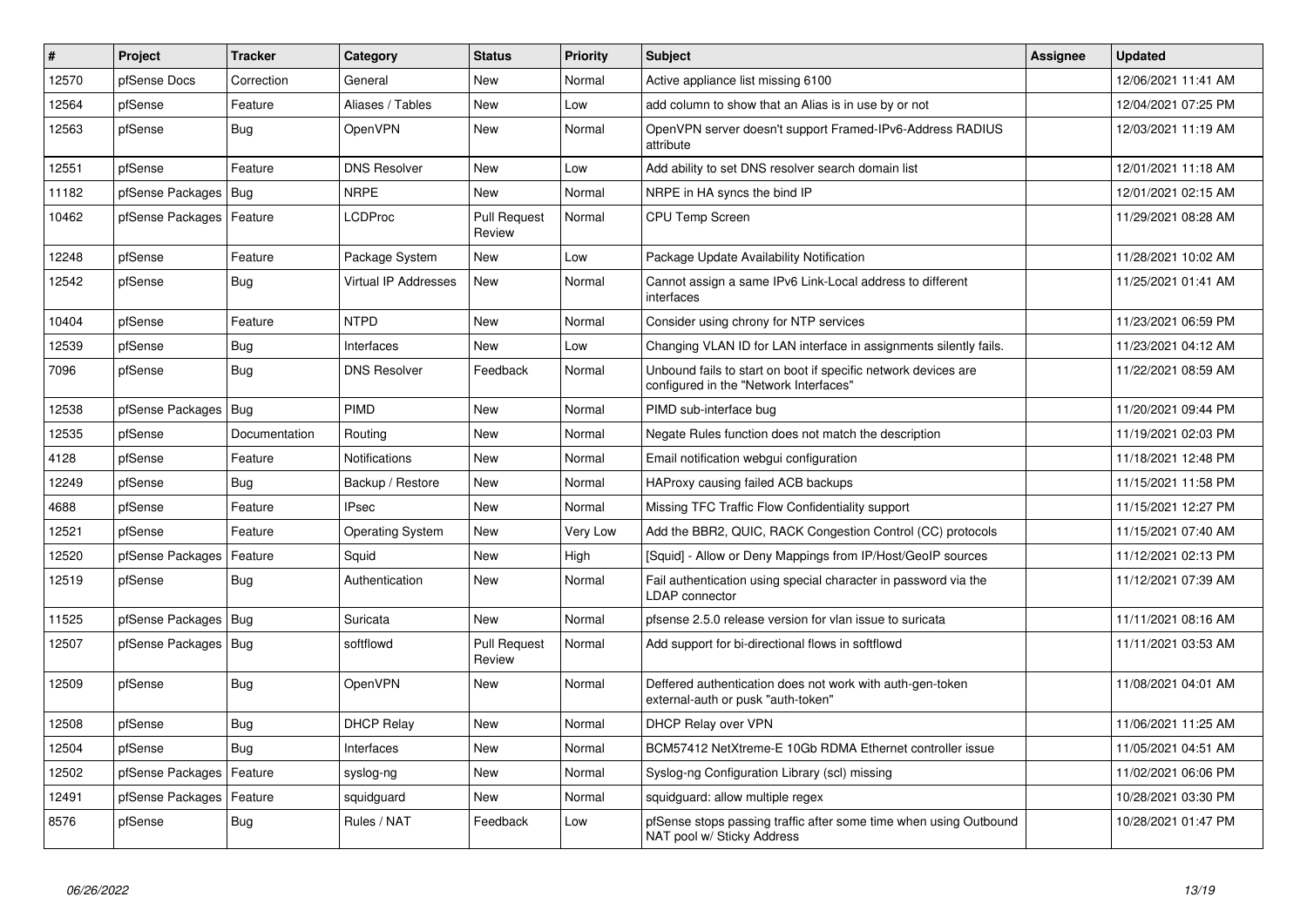| #     | Project                 | <b>Tracker</b> | Category                    | <b>Status</b>                 | <b>Priority</b> | Subject                                                                                                                          | <b>Assignee</b> | <b>Updated</b>      |
|-------|-------------------------|----------------|-----------------------------|-------------------------------|-----------------|----------------------------------------------------------------------------------------------------------------------------------|-----------------|---------------------|
| 11429 | pfSense                 | <b>Bug</b>     | Web Interface               | New                           | Normal          | System Log / Settings form activates "Reset Log Files" button on<br>enter                                                        |                 | 10/28/2021 01:35 PM |
| 11440 | pfSense                 | Feature        | Web Interface               | New                           | Low             | Expand collapsed sections by clicking anywhere on header                                                                         |                 | 10/28/2021 01:35 PM |
| 12357 | pfSense                 | Bug            | Captive Portal              | <b>New</b>                    | Normal          | Captive Portal popup Logout button loads full login page in popup<br>when clicked                                                |                 | 10/27/2021 12:10 PM |
| 12483 | pfSense                 | Bug            | Configuration<br>Backend    | <b>New</b>                    | Normal          | GUI creates inconsistent config.xml                                                                                              |                 | 10/23/2021 06:48 AM |
| 12436 | pfSense                 | <b>Bug</b>     | PPPoE Server                | <b>New</b>                    | Normal          | Pppoe server config gui does not allow setting of chap<br>authentication, and sets the network start address for allocation to 0 |                 | 10/21/2021 08:15 AM |
| 9344  | pfSense                 | Bug            | Translations                | New                           | Normal          | OpenVPN click NCP Algorithms will always go to DH Parameters<br>website(in Chinese-Taiwan)                                       |                 | 10/21/2021 03:48 AM |
| 11163 | pfSense Packages        | Feature        | <b>ACME</b>                 | <b>Pull Request</b><br>Review | Normal          | Preferred Chain option                                                                                                           |                 | 10/18/2021 09:10 AM |
| 12457 | pfSense Docs            | Todo           | Packages                    | <b>New</b>                    | Very Low        | Add UPS Configuration Recipes for apcupsd and nut UPS<br>Packages with Common Brand Units                                        |                 | 10/18/2021 08:37 AM |
| 12467 | pfSense                 | <b>Bug</b>     | <b>Captive Portal</b>       | <b>New</b>                    | Normal          | CP error on client disconnect after reboot                                                                                       |                 | 10/17/2021 05:35 AM |
| 12465 | pfSense Packages        | Feature        | haproxy                     | <b>New</b>                    | Normal          | Add forwardfor advanced usecases                                                                                                 |                 | 10/16/2021 07:35 PM |
| 11592 | pfSense Packages        | <b>Bug</b>     | node exporter               | New                           | Normal          | Node exporter can not read system statistics                                                                                     |                 | 10/15/2021 09:37 PM |
| 9617  | pfSense                 | Feature        | PPP Interfaces              | <b>New</b>                    | Normal          | PPPoE Static IP Configuration in GUI                                                                                             |                 | 10/15/2021 08:52 PM |
| 12461 | pfSense Docs            | Todo           | Hardware                    | New                           | Normal          | Improve macOS Serial Command Instructions                                                                                        |                 | 10/15/2021 03:47 PM |
| 12459 | pfSense                 | Todo           | <b>Virtual IP Addresses</b> | <b>New</b>                    | Normal          | Add IP Alias subnet input validation                                                                                             |                 | 10/15/2021 09:35 AM |
| 12458 | pfSense                 | Feature        | Authentication              | New                           | Normal          | Use "unixHomeDirectory" instead of "homeDirectory" when LDAP<br>authentication server is Active Directory                        |                 | 10/15/2021 08:18 AM |
| 9798  | pfSense Packages        | Feature        | pfBlockerNG                 | New                           | Normal          | add ipv4 and ipv6 dnscrypt-resolvers feeds                                                                                       |                 | 10/14/2021 09:48 AM |
| 12451 | pfSense                 | Bug            | Virtual IP Addresses        | <b>New</b>                    | Normal          | deleteVIP() does not check RFC2136 Update Source                                                                                 |                 | 10/13/2021 10:06 AM |
| 12444 | pfSense Packages        | <b>Bug</b>     | ntop                        | New                           | Normal          | ntopng throws errors when viewing single host                                                                                    |                 | 10/11/2021 12:39 PM |
| 12126 | pfSense Packages        | Bug            | FreeRADIUS                  | <b>New</b>                    | Normal          | freeradius 30.15.7 31                                                                                                            |                 | 10/11/2021 08:21 AM |
| 9633  | pfSense                 | Feature        | PPPoE Server                | New                           | Normal          | PPPoE/L2TP Server Status Page                                                                                                    |                 | 10/09/2021 12:05 PM |
| 11430 | pfSense                 | <b>Bug</b>     | Interfaces                  | <b>New</b>                    | Normal          | PHP console spam after Assigning Interfaces                                                                                      |                 | 10/09/2021 10:37 AM |
| 12162 | pfSense Docs            | Todo           | Products                    | New                           | Normal          | Add "usb reset" as possible solution for non-booting flash drives on<br>the SG-1100                                              |                 | 10/07/2021 02:19 PM |
| 11871 | pfSense Docs            | Correction     | Products                    | New                           | Normal          | SG-2100 must be manually power cycled after installation                                                                         |                 | 10/07/2021 02:19 PM |
| 1620  | pfSense Packages        | Bug            | Squid                       | New                           | Normal          | Can't use transparent proxy when using bridge.                                                                                   |                 | 10/07/2021 04:19 AM |
| 12427 | pfSense Packages   Todo |                | haproxy                     | New                           | Normal          | ha-proxy: action order in the GUI is not keeped in the resulting<br>ha-proxy configuration                                       |                 | 10/06/2021 07:02 AM |
| 12188 | pfSense Packages   Bug  |                | OpenVPN Client<br>Export    | New                           | Normal          | client export breaks multi remote configurations                                                                                 |                 | 10/02/2021 05:58 PM |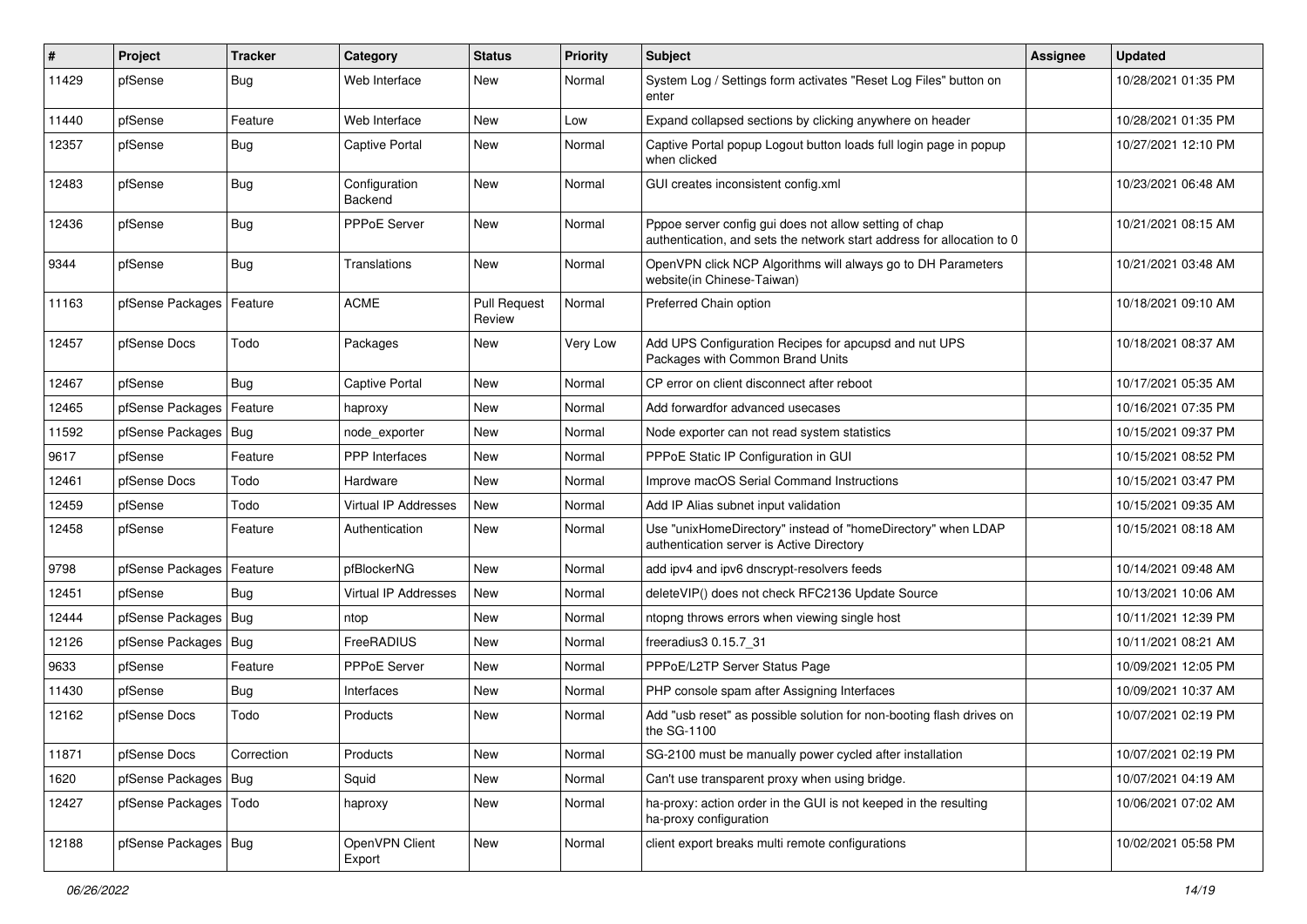| #     | Project                | <b>Tracker</b> | Category                        | <b>Status</b>                 | <b>Priority</b> | <b>Subject</b>                                                                                        | <b>Assignee</b> | <b>Updated</b>      |
|-------|------------------------|----------------|---------------------------------|-------------------------------|-----------------|-------------------------------------------------------------------------------------------------------|-----------------|---------------------|
| 12421 | pfSense                | Bug            | Rules / NAT                     | <b>New</b>                    | Normal          | IPV6 limiter bug                                                                                      |                 | 10/02/2021 08:44 AM |
| 12033 | pfSense Packages       | Bug            | pfBlockerNG                     | New                           | Normal          | maxmindb and sqlite3 modules not found                                                                |                 | 10/01/2021 04:42 AM |
| 12411 | pfSense Docs           | Todo           | <b>High Availability</b>        | <b>New</b>                    | Normal          | Feedback on High Availability - pfSense XML-RPC Config Sync<br>Overview                               |                 | 09/29/2021 10:39 AM |
| 12402 | pfSense Docs           | Todo           | Configuration                   | New                           | Normal          | Feedback on Configuration - Advanced Configuration Options -<br><b>Notifications</b>                  |                 | 09/24/2021 12:46 AM |
| 12401 | pfSense                | Bug            | <b>Traffic Graphs</b>           | <b>New</b>                    | Normal          | Traffic graphs with untagged and tagged VLAN on same interface                                        |                 | 09/23/2021 09:18 PM |
| 12395 | pfSense Docs           | Todo           | Packages                        | New                           | Normal          | Feedback on Packages - FRR Package - Border Gateway<br>Protocol - BGP Required Information            |                 | 09/21/2021 04:32 PM |
| 12393 | pfSense                | Bug            | <b>Traffic Shaper</b><br>(ALTQ) | <b>New</b>                    | Low             | Priority of gOthersLow higher than default queues                                                     |                 | 09/21/2021 02:48 PM |
| 12370 | pfSense                | Feature        | Rules / NAT                     | <b>New</b>                    | Low             | Add limiters to Queue column on firewall rule list                                                    |                 | 09/14/2021 07:37 AM |
| 12300 | pfSense                | Feature        | Hardware / Drivers              | New                           | Normal          | Add Aquantia Atlantic driver to pfsense                                                               |                 | 09/14/2021 06:49 AM |
| 12369 | pfSense Packages       | Feature        | Mail report                     | <b>New</b>                    | Low             | Skip If No Content issue                                                                              |                 | 09/14/2021 06:40 AM |
| 12367 | pfSense                | Todo           | Installer                       | New                           | Normal          | ZFS: Do not show memstick disk on target list                                                         |                 | 09/13/2021 07:37 AM |
| 12358 | pfSense Packages       | Feature        | pfBlockerNG                     | New                           | Normal          | IP List Copy/Import/Export                                                                            |                 | 09/09/2021 01:56 PM |
| 12343 | pfSense                | Feature        | Diagnostics                     | <b>New</b>                    | Low             | Real time traffic monitoring                                                                          |                 | 09/06/2021 01:26 PM |
| 11268 | pfSense                | Bug            | Web Interface                   | <b>New</b>                    | Normal          | Cookie named 'id' prevents Edit form fields being set properly                                        |                 | 09/03/2021 06:16 AM |
| 11742 | pfSense Packages       | Bug            | Suricata                        | New                           | Normal          | Blocking / Unblocking is not working correctly.                                                       |                 | 09/01/2021 11:08 AM |
| 10693 | pfSense Packages   Bug |                | <b>BIND</b>                     | <b>New</b>                    | Normal          | pfSense Bind Zone Editor UI does not update zone serial number<br>when a change is made               |                 | 09/01/2021 12:51 AM |
| 9857  | pfSense                | Feature        | <b>IPsec</b>                    | <b>New</b>                    | Normal          | <b>IPsec Down/Up SMTP Notifications</b>                                                               |                 | 08/31/2021 08:07 AM |
| 6370  | pfSense                | Bug            | <b>IPsec</b>                    | Confirmed                     | Normal          | IPSEC bound to WAN gateway group and Dynamic DNS doesn't to<br>fail back tunnel to WAN on DDNS update |                 | 08/31/2021 07:38 AM |
| 12308 | pfSense Packages       | Feature        | New Package<br>Request          | <b>New</b>                    | Normal          | Dynamicaly Update Firewall Aliases from OpenVPN LDAP Group<br>membership of the connected user        |                 | 08/27/2021 12:51 AM |
| 12286 | pfSense Packages       | Bug            | FreeRADIUS                      | <b>New</b>                    | Normal          | Add support for ntlm auth in LDAP                                                                     |                 | 08/20/2021 08:27 AM |
| 12283 | pfSense                | Bug            | Authentication                  | <b>New</b>                    | Normal          | LDAP/RADIUS authentication servers configuration does not allow<br>source IP address to be specified  |                 | 08/20/2021 01:15 AM |
| 6776  | pfSense                | Feature        | Rules / NAT                     | <b>New</b>                    | Normal          | Allow disabling of "filter rule association" by default                                               |                 | 08/17/2021 10:56 AM |
| 12268 | pfSense Docs           | Todo           | <b>Firewall Rules</b>           | <b>New</b>                    | Normal          | Feedback on Firewall - Aliases                                                                        |                 | 08/17/2021 12:55 AM |
| 11619 | pfSense                | <b>Bug</b>     | Upgrade                         | <b>New</b>                    | Normal          | Unable to upgrade 2.4.4-p3 to 2.5/21.02-p1                                                            |                 | 08/15/2021 10:00 AM |
| 12176 | pfSense                | Todo           | Interfaces                      | <b>Pull Request</b><br>Review | Normal          | Hide WireGuard interfaces on appropriate pages                                                        |                 | 08/11/2021 12:52 AM |
| 12237 | pfSense Docs           | Todo           | Hardware                        | New                           | Normal          | Feedback on Hardware — Hardware Tuning and Troubleshooting                                            |                 | 08/10/2021 03:13 AM |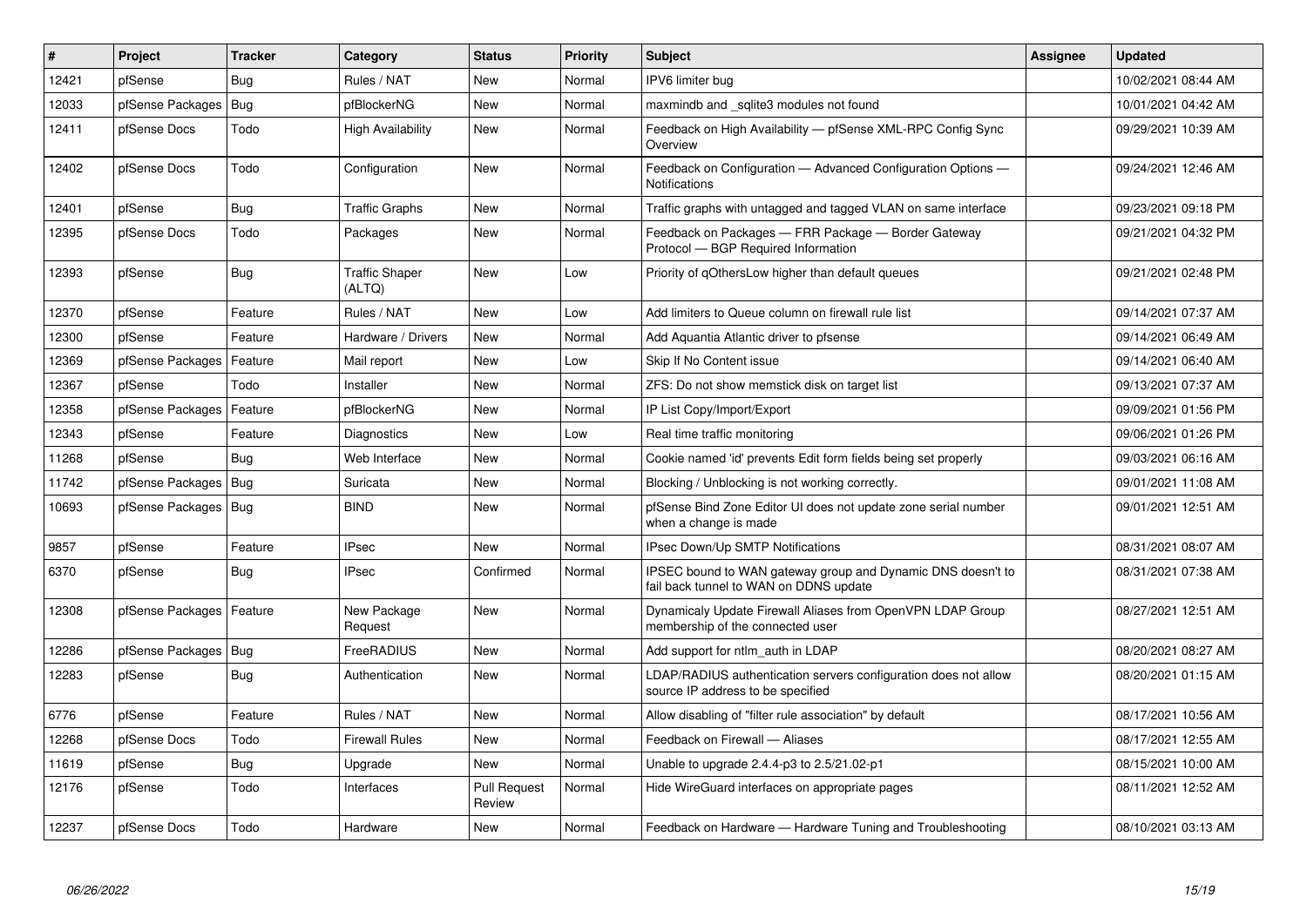| ∦     | Project                    | <b>Tracker</b> | Category                 | <b>Status</b> | <b>Priority</b> | <b>Subject</b>                                                                                                    | <b>Assignee</b> | <b>Updated</b>      |
|-------|----------------------------|----------------|--------------------------|---------------|-----------------|-------------------------------------------------------------------------------------------------------------------|-----------------|---------------------|
| 10311 | pfSense                    | Bug            | OpenVPN                  | New           | Normal          | Too low net.link.ifqmaxlen causes packet drop under load when<br>using OpenVPN inside bridge interface under load |                 | 08/10/2021 03:10 AM |
| 11780 | pfSense Packages   Bug     |                | Suricata                 | New           | Very High       | Suricata package fails to prune suricata.log                                                                      |                 | 08/06/2021 07:18 AM |
| 12190 | pfSense                    | Feature        | Rules / NAT              | New           | Normal          | Add ability to reference ipv6 prefix in firewall rules and aliases                                                |                 | 08/05/2021 01:47 PM |
| 12214 | pfSense Docs               | Todo           | General                  | New           | Low             | Connect to WebGui.                                                                                                |                 | 08/05/2021 04:39 AM |
| 12179 | pfSense Packages           | Feature        | qemu-guest-agent         | New           | Normal          | QEMU package                                                                                                      |                 | 07/30/2021 08:02 AM |
| 12178 | pfSense Packages   Bug     |                | WireGuard                | New           | Low             | WireGuard always shows 'Configuring WireGuard tunnelsdone.'<br>message on boot                                    |                 | 07/30/2021 06:58 AM |
| 11410 | pfSense Packages   Feature |                | New Package<br>Request   | New           | Normal          | adding bpytop (former Bashtop)                                                                                    |                 | 07/26/2021 12:33 PM |
| 11980 | pfSense Packages   Bug     |                | FreeRADIUS               | Feedback      | Normal          | EAP does not work with SQL backend                                                                                |                 | 07/21/2021 07:24 AM |
| 8520  | pfSense                    | Feature        | Interfaces               | New           | Normal          | Option to auto-renew DHCP on interface with an offline gateway or<br>marked as down                               |                 | 07/20/2021 11:00 AM |
| 12121 | pfSense                    | Feature        | OpenVPN                  | New           | Normal          | Wider "local network(s)" fields in OpenVPN server configuration                                                   |                 | 07/19/2021 07:37 AM |
| 12139 | pfSense                    | Feature        | <b>DNS Forwarder</b>     | New           | Normal          | Add support in for specifying a DNSMASQ configuration file                                                        |                 | 07/16/2021 09:45 PM |
| 12130 | pfSense Packages           | Bug            | Zeek                     | <b>New</b>    | Normal          | Zeek fails to start                                                                                               |                 | 07/15/2021 02:00 AM |
| 11534 | pfSense Packages           | Regression     | FreeRADIUS               | New           | High            | FreeRADIUS EAP anonymous connection forbidden out-of-tunnel                                                       |                 | 07/14/2021 02:32 AM |
| 12120 | pfSense                    | Feature        | <b>DHCP Relay</b>        | New           | Normal          | Permit several sets of destination DHCP servers in DHCP relay                                                     |                 | 07/11/2021 05:41 PM |
| 12122 | pfSense                    | Bug            | Web Interface            | New           | Normal          | Perform greedy actions asychronously                                                                              |                 | 07/10/2021 01:10 PM |
| 6738  | pfSense                    | Feature        | Web Interface            | New           | Normal          | GUI Action Buttons replicated to the top of the List                                                              |                 | 07/10/2021 01:04 PM |
| 10290 | pfSense                    | Feature        | Aliases / Tables         | <b>New</b>    | Very Low        | Firewall Aliases Add button on top of list                                                                        |                 | 07/10/2021 01:03 PM |
| 11956 | pfSense                    | Feature        | Web Interface            | New           | Normal          | "add" button in the top of pages with many user-added items                                                       |                 | 07/10/2021 01:01 PM |
| 11165 | pfSense Packages           | Feature        | OpenVPN Client<br>Export | New           | Very Low        | OpenVPN Exporter - Allow for name customization                                                                   |                 | 07/10/2021 12:58 PM |
| 628   | pfSense                    | Feature        | Web Interface            | New           | Low             | Ability to specify listen IP address of management services (SSH,<br>web interface)                               |                 | 07/09/2021 01:21 PM |
| 11739 | pfSense Docs               | New Content    | <b>High Availability</b> | New           | Normal          | Manual Outbound NAT rules in HA setup                                                                             |                 | 07/09/2021 08:26 AM |
| 6362  | pfSense                    | Bug            | DHCP (IPv4)              | Confirmed     | Normal          | DHCP Client ID not used                                                                                           |                 | 07/09/2021 06:30 AM |
| 12097 | pfSense Packages           | Feature        | pfBlockerNG              | New           | Normal          | Add dnsbl and geoip logs to system log                                                                            |                 | 07/06/2021 01:25 PM |
| 12098 | pfSense Docs               | Correction     | Configuration            | New           | Normal          | Feedback on pfSense Configuration Recipes - Accessing a<br>CPE/Modem from Inside the Firewall                     |                 | 07/02/2021 02:30 AM |
| 11610 | pfSense Packages   Bug     |                | NET-SNMP                 | New           | Normal          | NET-SNMP is not setting the correct permissions on AgentX                                                         |                 | 06/28/2021 07:54 AM |
| 12084 | pfSense Packages   Bug     |                | <b>FRR</b>               | New           | Normal          | libfrr.so.0 error on SG-1100                                                                                      |                 | 06/26/2021 08:22 AM |
| 12077 | pfSense                    | Feature        | Gateways                 | New           | Normal          | Allow stick-connections per gateway group                                                                         |                 | 06/24/2021 08:45 AM |
| 9895  | pfSense Packages   Bug     |                | Snort                    | New           | Normal          | snort reinstallation failed                                                                                       |                 | 06/23/2021 08:01 AM |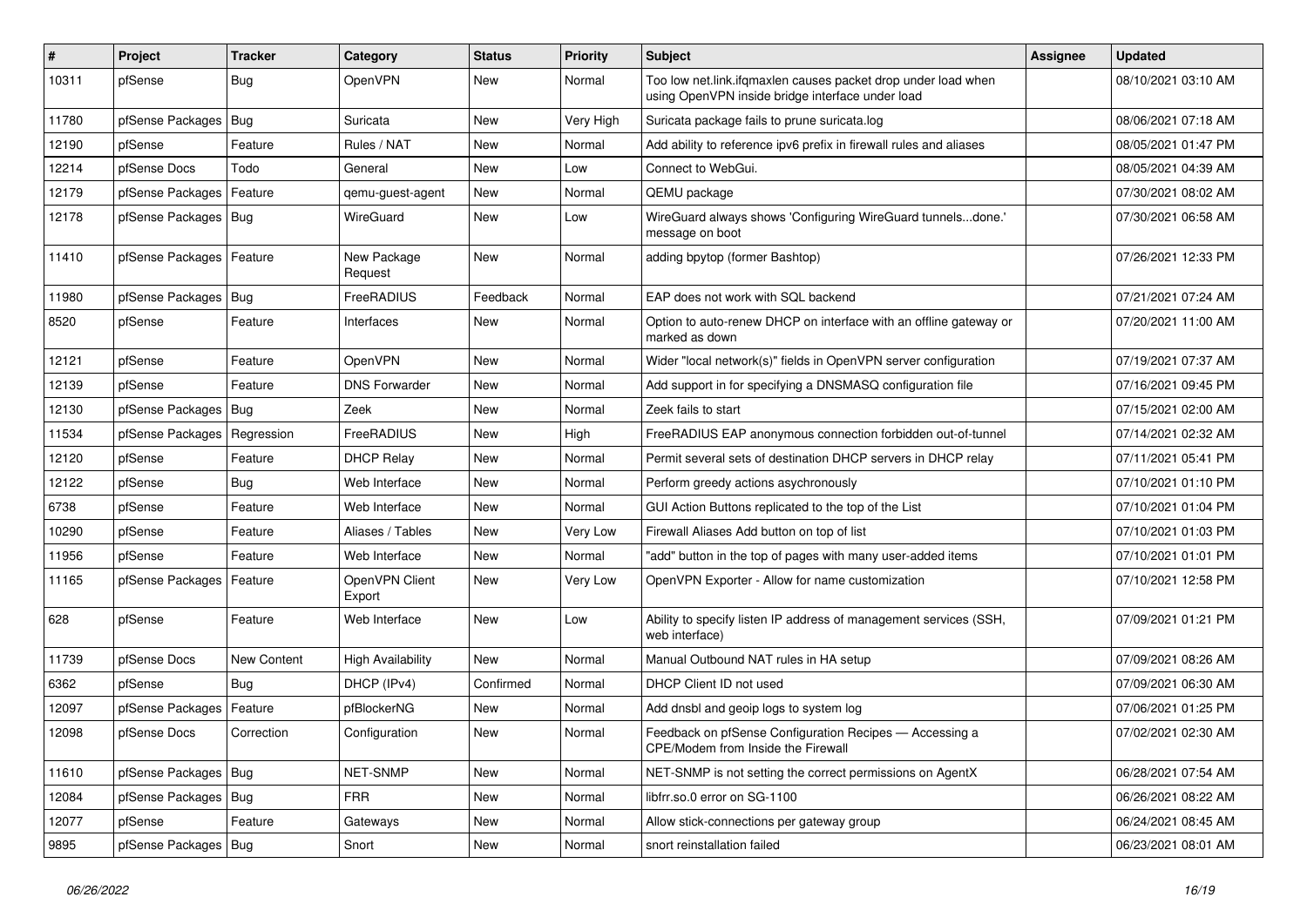| #     | Project                    | <b>Tracker</b> | Category                | <b>Status</b> | <b>Priority</b> | Subject                                                                                    | <b>Assignee</b> | <b>Updated</b>      |
|-------|----------------------------|----------------|-------------------------|---------------|-----------------|--------------------------------------------------------------------------------------------|-----------------|---------------------|
| 12067 | pfSense                    | Bug            | DHCP (IPv4)             | <b>New</b>    | Very Low        | <b>DHCP Monitoring Statistics Error</b>                                                    |                 | 06/21/2021 08:39 AM |
| 12066 | pfSense                    | Feature        | <b>Operating System</b> | <b>New</b>    | Very Low        | Include man and man pages for all core programs and packages                               |                 | 06/21/2021 07:44 AM |
| 6055  | pfSense                    | Bug            | Package System          | Confirmed     | Low             | Menu items may remain from packages no longer installed                                    |                 | 06/18/2021 08:46 PM |
| 12063 | pfSense Docs               | Todo           | Dynamic DNS             | <b>New</b>    | Normal          | Feedback on Services - Dynamic DNS - Configuring RFC 2136<br>Dynamic DNS updates           |                 | 06/18/2021 06:24 PM |
| 12055 | pfSense                    | Feature        | Virtual IP Addresses    | Feedback      | Normal          | Option to disable XMLRPC Sync for Loopback Virtual IPs                                     |                 | 06/18/2021 09:05 AM |
| 12056 | pfSense                    | Bug            | Logging                 | <b>New</b>    | Normal          | Filterlog says "Unknown Option %u"                                                         |                 | 06/18/2021 05:51 AM |
| 12025 | pfSense                    | Todo           | Web Interface           | <b>New</b>    | Very Low        | Add 1:1 Validation to Notify Someone They are 1:1 NAT'ing an<br><b>Interface Address</b>   |                 | 06/11/2021 10:05 AM |
| 12013 | pfSense                    | <b>Bug</b>     | Logging                 | New           | Low             | Reading log data is inefficient in certain cases                                           |                 | 06/08/2021 07:35 AM |
| 12009 | pfSense Packages           | Bug            | Zabbix                  | <b>New</b>    | Normal          | Zabbix Agent starts twice by /etc/rc.start packages                                        |                 | 06/08/2021 01:35 AM |
| 11772 | pfSense Plus               | Feature        | Multi-WAN               | <b>New</b>    | Normal          | Layer 2 Tunnel Bonding Capability                                                          |                 | 06/05/2021 03:27 PM |
| 11992 | pfSense                    | Bug            | Virtual IP Addresses    | Confirmed     | High            | GRE Tunnel - Does not work with a virtual IP as endpoint                                   |                 | 06/04/2021 01:16 AM |
| 7779  | pfSense                    | <b>Bug</b>     | OpenVPN                 | New           | Normal          | Traffic crossing a site-to-site OpenVPN tunnel fails to fragment.                          |                 | 06/02/2021 08:26 AM |
| 11974 | pfSense                    | Feature        | <b>XMLRPC</b>           | New           | Normal          | XMLRPC synchronization for igmmproxy settings                                              |                 | 05/29/2021 03:58 PM |
| 11963 | pfSense Packages           | Feature        | <b>FRR</b>              | <b>New</b>    | Normal          | Dynamically change OSPF interface costs on selected interfaces on<br>CARP event            |                 | 05/26/2021 04:13 AM |
| 11954 | pfSense                    | Feature        | <b>IGMP Proxy</b>       | <b>New</b>    | Normal          | Multicast limits                                                                           |                 | 05/25/2021 12:36 AM |
| 11953 | pfSense                    | Bug            | <b>IGMP Proxy</b>       | <b>New</b>    | Normal          | XG-1541 crashes when igmpproxy is enabled and network<br>interfaces status change          |                 | 05/24/2021 04:55 PM |
| 11944 | pfSense Docs               | Todo           | Packages                | <b>New</b>    | Normal          | Feedback on Packages - FRR Package - Bidirectional<br><b>Forwarding Detection</b>          |                 | 05/21/2021 12:57 AM |
| 11936 | pfSense Packages           | $ $ Bug        | <b>FRR</b>              | Incomplete    | High            | FRR does not connect BGP when using password                                               |                 | 05/19/2021 08:12 AM |
| 9238  | pfSense Packages           | Feature        | New Package<br>Request  | <b>New</b>    | Normal          | Add support for Zerotier                                                                   |                 | 05/17/2021 01:58 PM |
| 11925 | pfSense                    | Bug            | OpenVPN                 | New           | Normal          | Calling-Station-Id always set to WAN IP                                                    |                 | 05/14/2021 09:27 AM |
| 11921 | pfSense                    | Feature        | <b>DNS Resolver</b>     | <b>New</b>    | Very Low        | Feature Request: Compile unbound with EDNS Client Subnet (ECS)<br>module (--enable-subnet) |                 | 05/14/2021 07:29 AM |
| 6647  | pfSense                    | Todo           | Web Interface           | <b>New</b>    | Very Low        | <b>Enable Additional Security Headers</b>                                                  |                 | 05/14/2021 01:09 AM |
| 11920 | pfSense Plus               | Feature        | Authentication          | New           | Normal          | SAML Authentication for pfSense (VPN and webConfigurator)                                  |                 | 05/14/2021 12:56 AM |
| 11802 | pfSense Packages   Bug     |                | FreeRADIUS              | New           | Normal          | FreeRADIUS sync                                                                            |                 | 05/10/2021 04:18 AM |
| 10671 | pfSense                    | <b>Bug</b>     | <b>Operating System</b> | New           | Normal          | pfsense 2.4.5_1 does not boot on Gen2 2012R2 HyperV VM                                     |                 | 05/09/2021 06:39 AM |
| 11898 | pfSense Packages   Bug     |                | apcupsd                 | New           | Normal          | PHP error from apcupsd dashboard widget                                                    |                 | 05/07/2021 09:12 AM |
| 11890 | pfSense Packages   Feature |                | New Package<br>Request  | New           | Normal          | Browser-based "clientless" VPN                                                             |                 | 05/05/2021 07:26 AM |
| 5331  | pfSense                    | Feature        | <b>IPsec</b>            | New           | Normal          | IPSec table for tuning strongswan.conf                                                     |                 | 05/05/2021 12:10 AM |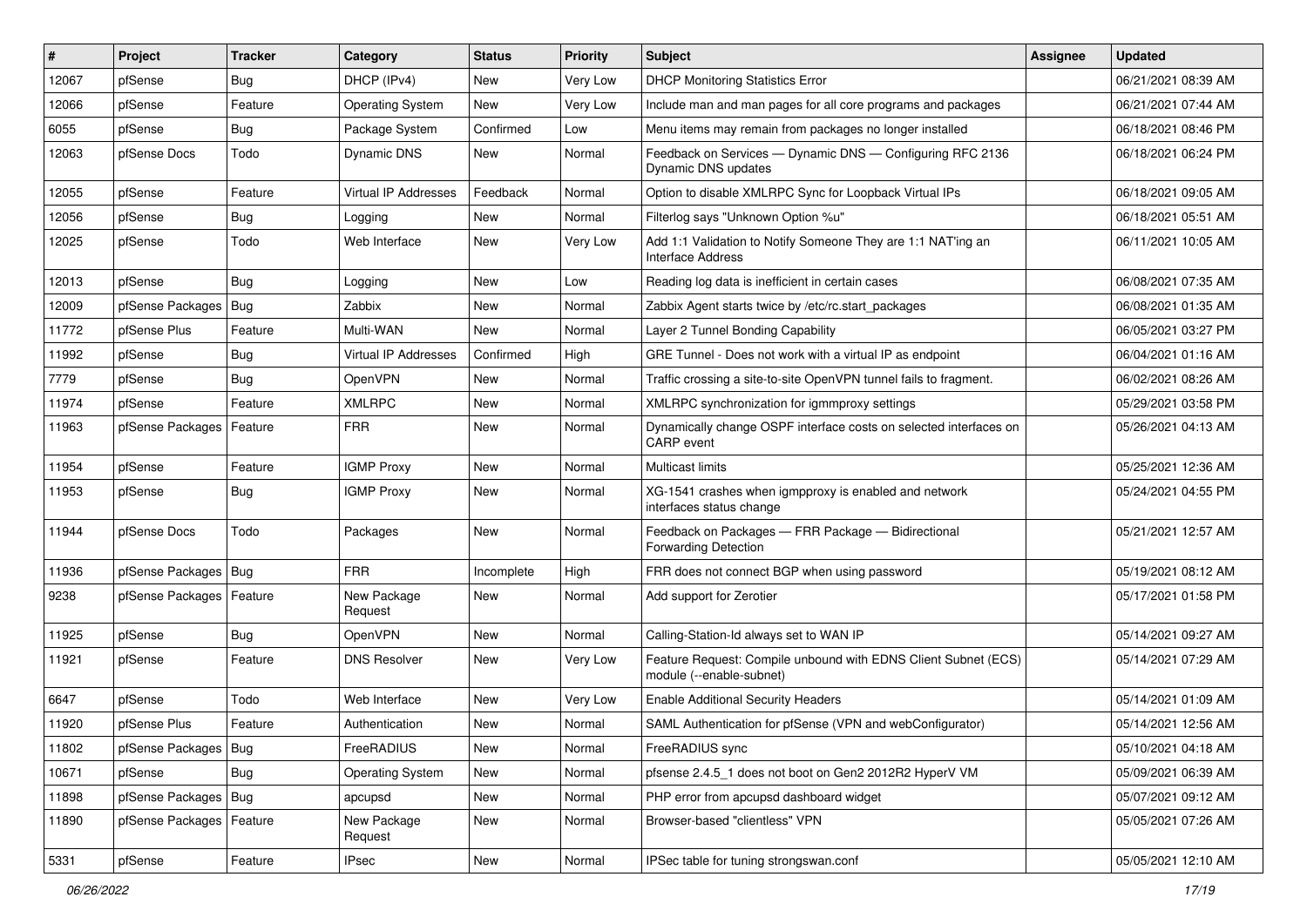| $\vert$ # | Project                | <b>Tracker</b> | Category                                        | <b>Status</b> | <b>Priority</b> | Subject                                                                                                  | <b>Assignee</b> | <b>Updated</b>      |
|-----------|------------------------|----------------|-------------------------------------------------|---------------|-----------------|----------------------------------------------------------------------------------------------------------|-----------------|---------------------|
| 11763     | pfSense Packages       | Bug            | Status Monitoring                               | New           | Normal          | Traffic graphs refresh issue                                                                             |                 | 05/03/2021 09:44 AM |
| 11876     | pfSense                | Feature        | Hardware / Drivers                              | New           | Normal          | OpenSSL does not use QAT acceleration on pfSense Plus<br>21.02-RELEASE-p1 or 21.05-DEVELOPMENT           |                 | 05/03/2021 08:02 AM |
| 11870     | pfSense                | Regression     | Interfaces                                      | <b>New</b>    | Normal          | Setting MTU on VLAN does not set MTU on parent interface in 2.5.1                                        |                 | 05/02/2021 05:48 AM |
| 11262     | pfSense                | Feature        | Rules / NAT                                     | <b>New</b>    | Normal          | Time Based Rules - selects all days in the current month                                                 |                 | 04/27/2021 12:32 PM |
| 11280     | pfSense                | Todo           | WireGuard                                       | New           | Normal          | Add WireGuard to ALTQ list                                                                               |                 | 04/27/2021 12:32 PM |
| 7201      | pfSense                | Feature        | <b>NTPD</b>                                     | New           | Normal          | NTP Support multiple GPS reference clocks                                                                |                 | 04/27/2021 12:31 PM |
| 8330      | pfSense                | Feature        | DHCP (IPv4)                                     | <b>New</b>    | Normal          | add options for ddns-local-address statements                                                            |                 | 04/27/2021 12:31 PM |
| 11856     | pfSense                | Feature        | <b>Diagnostics</b>                              | New           | Normal          | Replace/add Alias or DNS names for known LAN addresses in the<br>State table                             |                 | 04/27/2021 08:01 AM |
| 11848     | pfSense Packages   Bug |                | Squid                                           | <b>New</b>    | Normal          | Issue with squid cache download speed                                                                    |                 | 04/23/2021 09:30 PM |
| 11841     | pfSense Packages   Bug |                | <b>FRR</b>                                      | New           | Normal          | FRR access lists default bahavior changed to permit by default                                           |                 | 04/22/2021 09:52 AM |
| 11835     | pfSense Packages   Bug |                | FRR                                             | New           | Normal          | FRR OSPF redistributed connected routes disappearing                                                     |                 | 04/22/2021 07:11 AM |
| 11837     | pfSense Packages       | Feature        | <b>FRR</b>                                      | New           | Low             | Increase field length of FRR Networks in Access Lists and Prefix<br>Lists                                |                 | 04/22/2021 07:10 AM |
| 11826     | pfSense Packages       | Feature        | <b>ACME</b>                                     | <b>New</b>    | Normal          | Preserve acme SAN Method parameters for new cert creations                                               |                 | 04/20/2021 02:02 PM |
| 11823     | pfSense Packages       | Feature        | <b>FRR</b>                                      | New           | Normal          | Route handling enhancements                                                                              |                 | 04/19/2021 06:23 PM |
| 8831      | pfSense                | <b>Bug</b>     | <b>IPv6 Router</b><br>Advertisements<br>(RADVD) | New           | Very High       | Radvd causes latency spikes                                                                              |                 | 04/19/2021 04:51 AM |
| 11786     | pfSense                | Bug            | Services                                        | <b>New</b>    | Normal          | SSH incomplete setup and startup fail while recovering XML backup<br>in a fresh install of pfSense 2.5.0 |                 | 04/17/2021 01:36 PM |
| 11749     | pfSense Packages       | Feature        | pfBlockerNG                                     | <b>New</b>    | Normal          | Option to disable NAT rule creation                                                                      |                 | 04/06/2021 11:45 PM |
| 11784     | pfSense Packages       | Feature        | squidguard                                      | <b>New</b>    | Normal          | squidguard auto update blacklist option                                                                  |                 | 04/06/2021 01:53 AM |
| 11777     | pfSense Packages   Bug |                | Unbound                                         | New           | Very Low        | Input validation prevents DNS Resolver from being disabled                                               |                 | 04/05/2021 05:51 PM |
| 11770     | pfSense Plus           | Bug            | Hardware / Drivers                              | New           | Normal          | Pantech UML295 USB Modem No Longer Functional                                                            |                 | 04/01/2021 11:28 AM |
| 11761     | pfSense                | Bug            | L <sub>2</sub> TP                               | New           | Normal          | L2TP/IPsec VPN : PPP LCP negotiation occurs before user<br>authentication                                |                 | 03/31/2021 04:52 AM |
| 11757     | pfSense                | Feature        | <b>XMLRPC</b>                                   | <b>New</b>    | Normal          | Allow XMLRPC sync to bypass default auth server in favor of local<br>database                            |                 | 03/30/2021 03:18 PM |
| 11731     | pfSense                | <b>Bug</b>     | Hardware / Drivers                              | New           | Normal          | Missing support for Realtek USB NICs                                                                     |                 | 03/30/2021 04:32 AM |
| 11724     | pfSense                | <b>Bug</b>     | Package System                                  | New           | Normal          | Packages unexpectedly removed when changing update branches                                              |                 | 03/29/2021 08:09 AM |
| 11730     | pfSense                | <b>Bug</b>     | Web Interface                                   | New           | Normal          | Improve visibility of option selections in dark themes                                                   |                 | 03/25/2021 09:38 PM |
| 11717     | pfSense                | Bug            | Rules / NAT                                     | New           | Normal          | Incorrect port forwarding rules if Destination port alias is not equal to<br>Redirect target port alias  |                 | 03/22/2021 06:06 AM |
| 11149     | pfSense                | <b>Bug</b>     | <b>DHCP Relay</b>                               | New           | Normal          | DHCP relay won't start with DHCP server behind gateway                                                   |                 | 03/22/2021 05:13 AM |